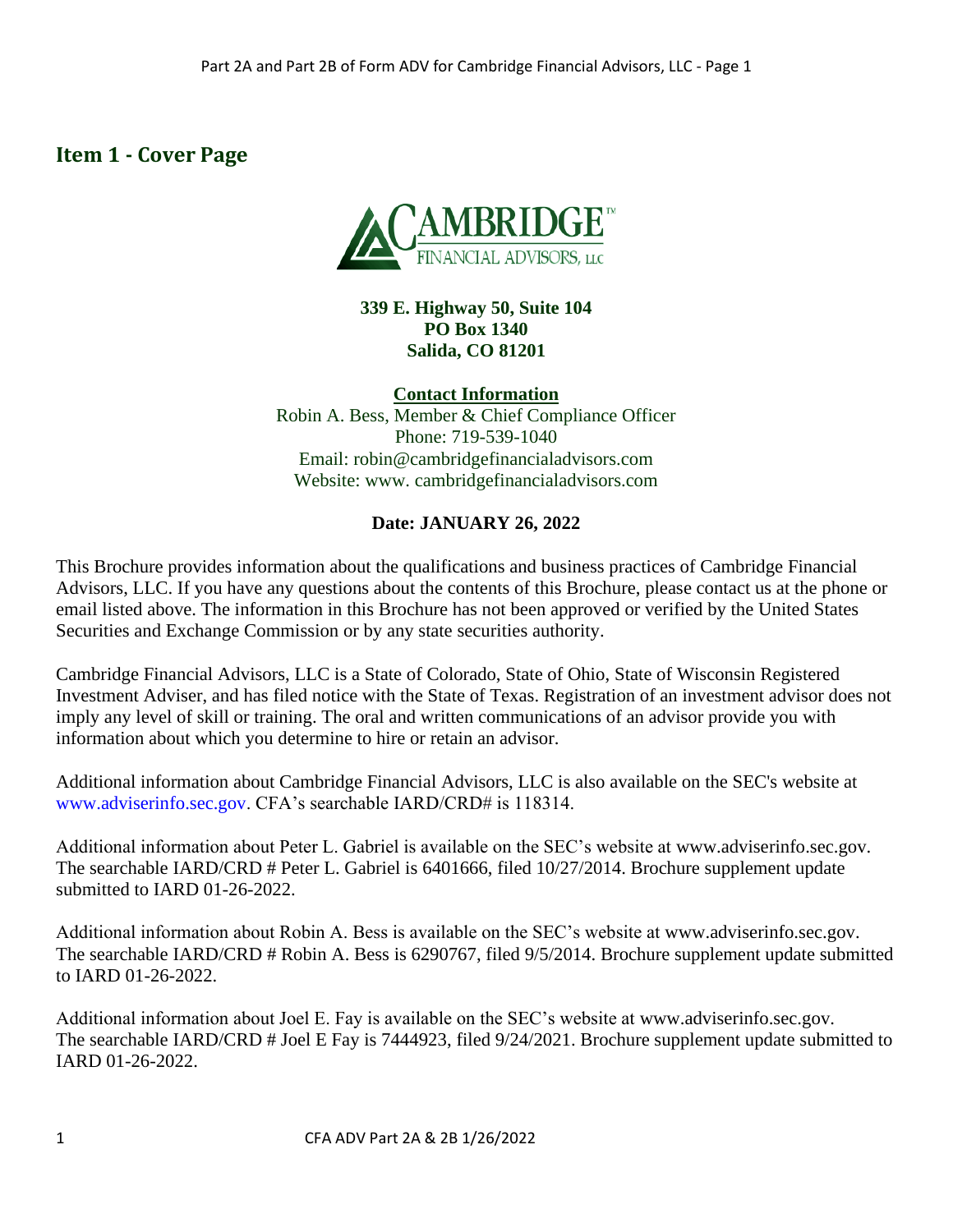# <span id="page-1-0"></span>Item 2 - Material Changes

This Brochure updates material information contained in our Brochure dated OCTOBER 26, 2021.

Updates are:

## **Item 1 – Cover Page**

- Update date from OCTOBER 26, 2021, to January 26, 2022.
- Updated address from 123 G Street, Salida, CO 81201 to 339 E. Highway 50, Suite 104, Salida, CO 81201.
- Added brochure supplement update date.
- Removed Christopher M Muecke.
- Added information for Joel E Fay.

## **Item 4 – Advisory Business**

- Remove Christopher Muecke as owner.
- Added disclosure of client assets managed by CFA.
- Under Advisory Service Full-Standard Service Agreement: revised the list of services offered.

## **Item 5 – Fees**

- Revised text of fee payment schedule for Full-Service Agreement.
- Added fee payment detail to Project Limited Agreement.
- Change "Open Agreement" to "Standard Full-Service Agreement."
- Modified text under Add-ons, credits, and miscellaneous adjustments to include "with client's prior written consent.
- Revised average fee range.
- Added payment forms accepted to Project Limited Agreement.

## **Item 8 – Risk of Loss.**

• Updated Risk of loss statement

## **Item 10 – Other Financial Industry Activities and Affiliations**

- Remove reference to Dimensional Funds (DFA).
- Added membership for Joel Fay in NAPFA.
- Added statement of no conflict of interest for Mr. Gabriel and Mr. Fay membership.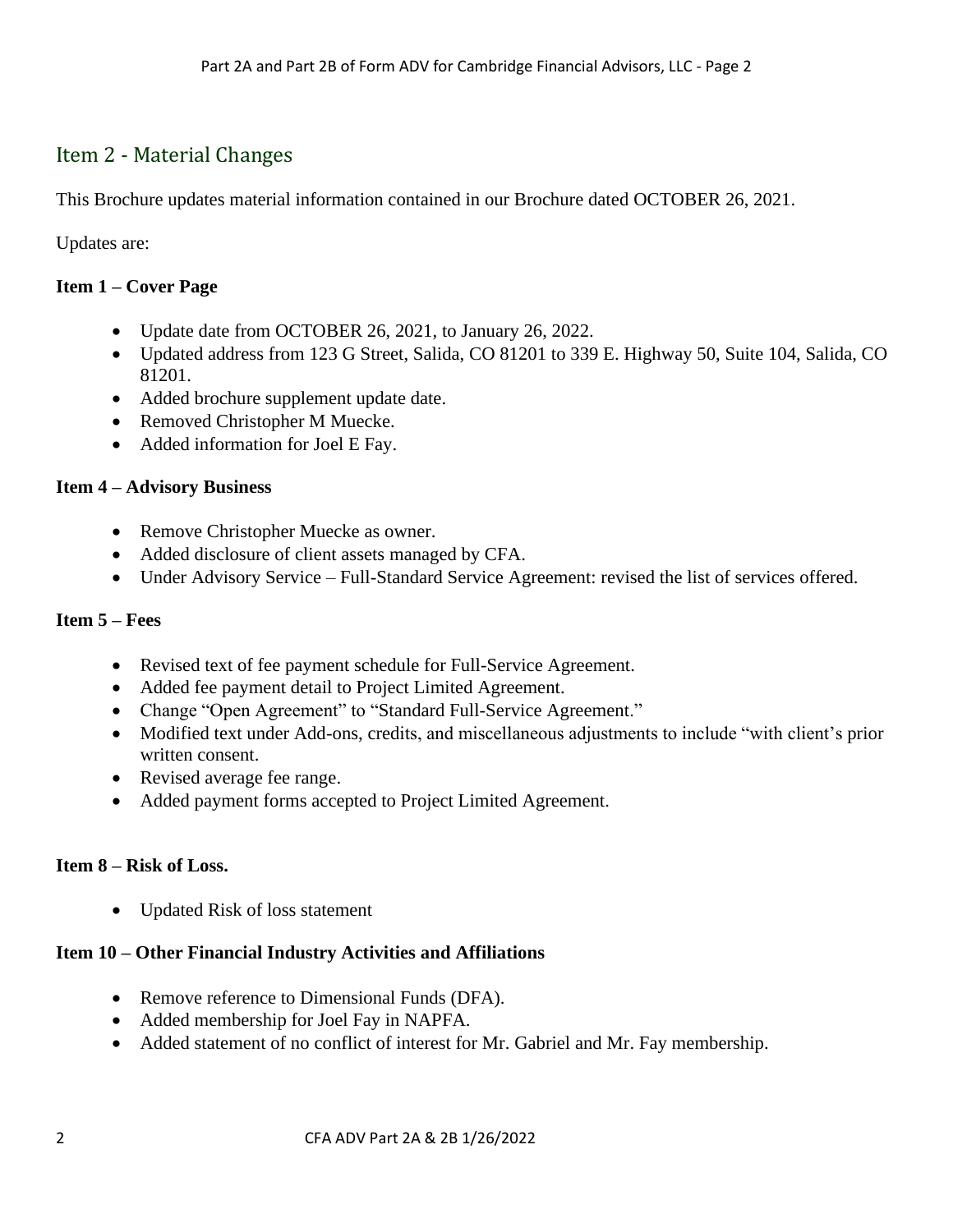## **Item 12- Brokerage Practices**

- Added text "CFA may not be able to achieve most favorable execution of client transactions where the client directs brokerage."
- Removed reference to Dimensional (DFA) and Vanguard funds.
- Removed reference to Vanguard or Vanguard Brokerage Services.
- Changed recommendation of Custodian/Broker-Dealer to TD Ameritrade Institutional.

## **Item 13 – Review of Accounts**

- Added Joel E Fay
- Changed "Open Agreement" to "Standard Full-Service Agreement"
- Added title "Financial Advisor" to reviewer's name

## **Item 15- Custody**

• Added custody disclosure text

## **Item 18 – Financial Information**

Added text "CFA does not solicit or accept prepayment of fees of \$500 or more, six months or more in advance. and therefore, is not required to include a balance sheet with this brochure."

## **Item 19 – Requirements for State-Registered Advisors**

- Added Joel E Fay
- Updated business experience for Robin Bess and Peter Gabriel.
- Added IARD/CRD date to Robin Bess and Peter Gabriel.
- Removed paragraph on CFA general standard for education and experience.
- Revised License and Education adding IAR to Joel Fay and Peter Gabriel.

## **Brochures 2B:**

- Peter Gabriel: Updated business experience and added IARD/CRD file date.
- Robin Bess: Updated business experience and added IARD/CRD file date.
- Joel Fay: Added IARD/CRD file date.
- All brochures. Revised wording on discipline action making specific to advisors.
- All brochures. Removed wording on CFA general standard for education and experience.
- Revised License and Education adding IAR to Joel Fay and Peter Gabriel.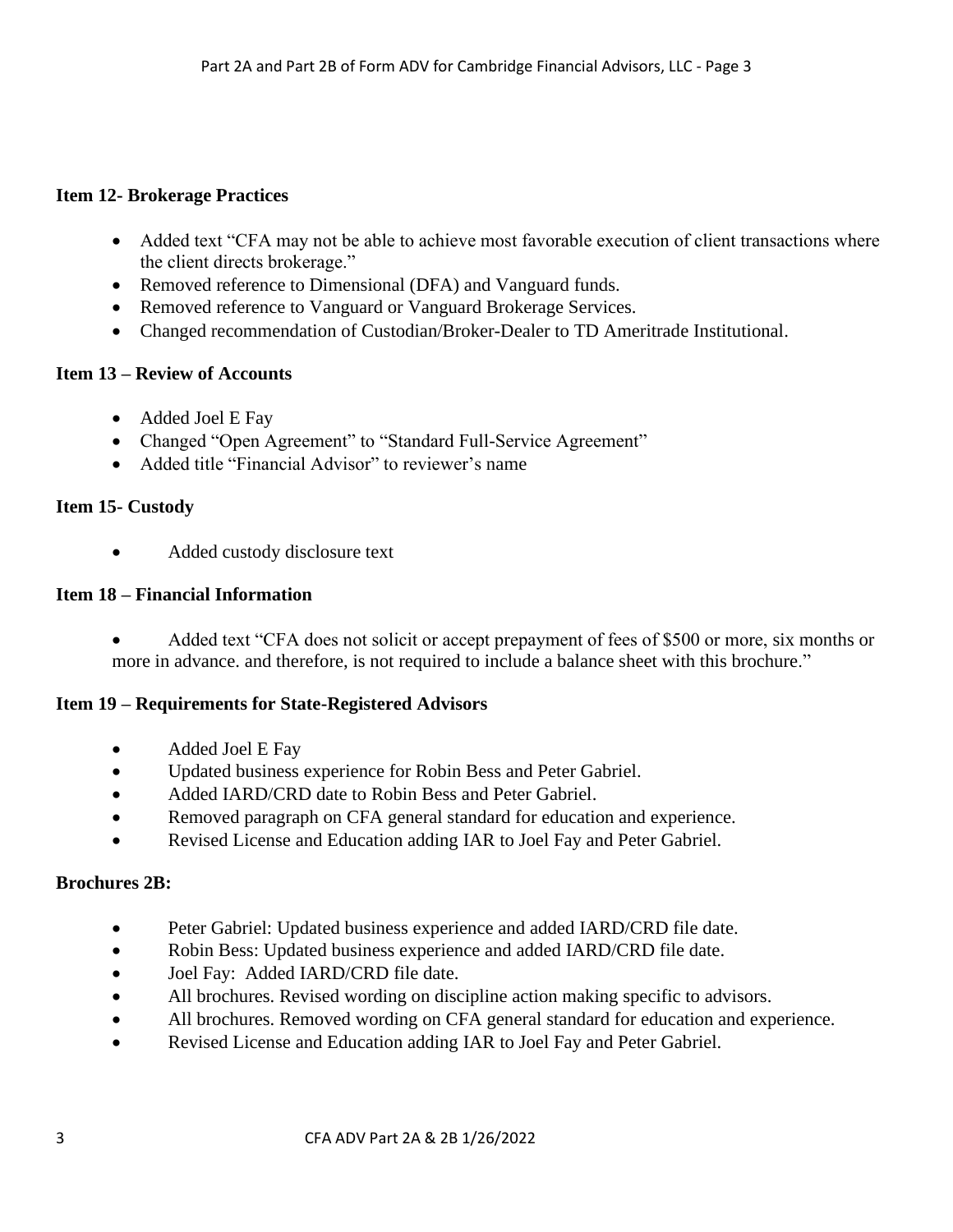# <span id="page-3-0"></span>Item 3 - Table of Contents

| Item 11 – Code of Ethics, Participation or Interest in Client Transactions and Personal Trading12 |  |
|---------------------------------------------------------------------------------------------------|--|
|                                                                                                   |  |
|                                                                                                   |  |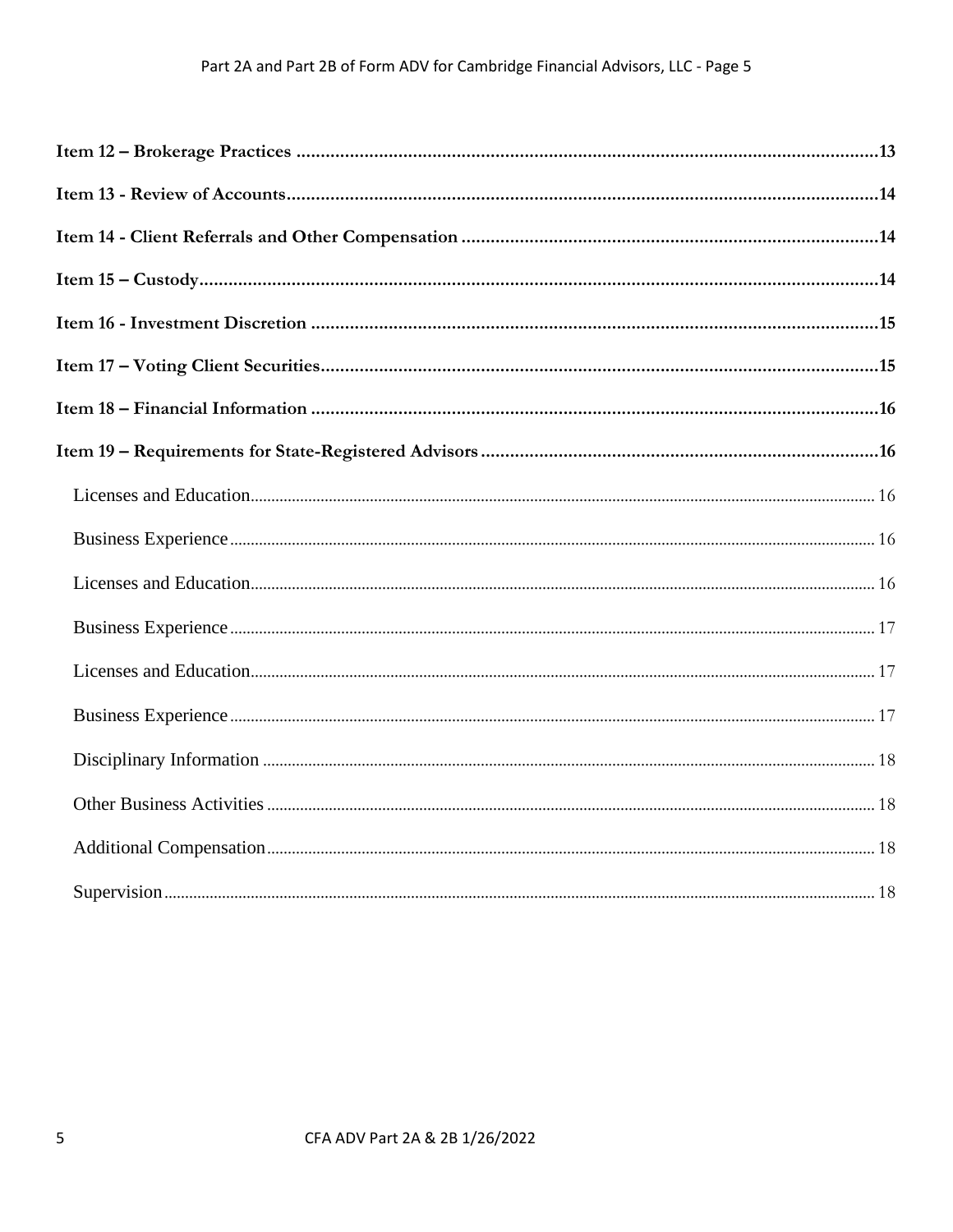# <span id="page-5-0"></span>**Item 4 – Advisory Business**

# <span id="page-5-1"></span>**Firm Description**

Cambridge Financial Advisors, LLC ("CFA") is owned and operated by Peter L. Gabriel, and Robin A. Bess.

CFA is a fee-only financial planning firm that specializes in providing financial planning and investment advisory services to individuals at all stages of the financial life cycle. We recognize that each client's needs are different, and services can be tailored to meet the of each client which could include:

- 1. *Portfolio Analysis*: We will determine if present investments are appropriate for your risk tolerance, tax bracket, long term goals and investment time horizon.
- 2. *Asset Allocation Strategy*: A personalized asset allocation will be developed based upon your needs and objectives. You will be taught how to balance investments to hedge against inflation and unpredictable economic and market cycles. Diversification will be stressed to enable you to reduce portfolio risk while enhancing returns. We ask clients not to restrict investment to particular assets or assets classes given the Advisor's belief that doing so minimizes diversification and adds unnecessary volatility.
- 3. *Tax Planning and Preparation*: You will be provided with year-round professional advice on minimizing taxes. If included in your retainer, personal income tax returns will be prepared. You will also be provided with record keeping systems to assist in maximizing tax savings.
- 4. *Financial Planning*: We will guide you in setting attainable goals for the near term and for the future and assist you in developing an action plan to achieve those goals.
- 5. *Retirement Planning*: An analysis regarding resources needed for retirement will be prepared. You will learn how to adjust savings and spending now to reach established goals.
- 6. *Insurance Risk Review*: Your insurance needs and existing coverage will be reviewed, and you will be advised regarding your risk management needs.
- 7. *Estate Planning:* We will guide you through the process of deciding how to pass your assets to your survivors. Emphasis is on personal goals and objectives as well as simplifying the estate settlement process and minimizing taxes.
- 8. *Special Needs*: Other areas such as education planning, budgeting/cash flow, debt reduction, home purchase analysis, charitable giving, qualified plan/IRA rollovers, and Roth conversions will be addressed as appropriate.

CFA also provides advisory services for trusts, estates, or charitable organizations.

We will enter into a written agreement which details the scope of the relationship and responsibilities of both you and CFA. Advice and services provided under the agreement are tailored to your stated objectives.

CFA has the following assets under management, calculated as of 01/20/2022 Discretionary Assets: \$0.00 Non-Discretionary: \$96,105,215.00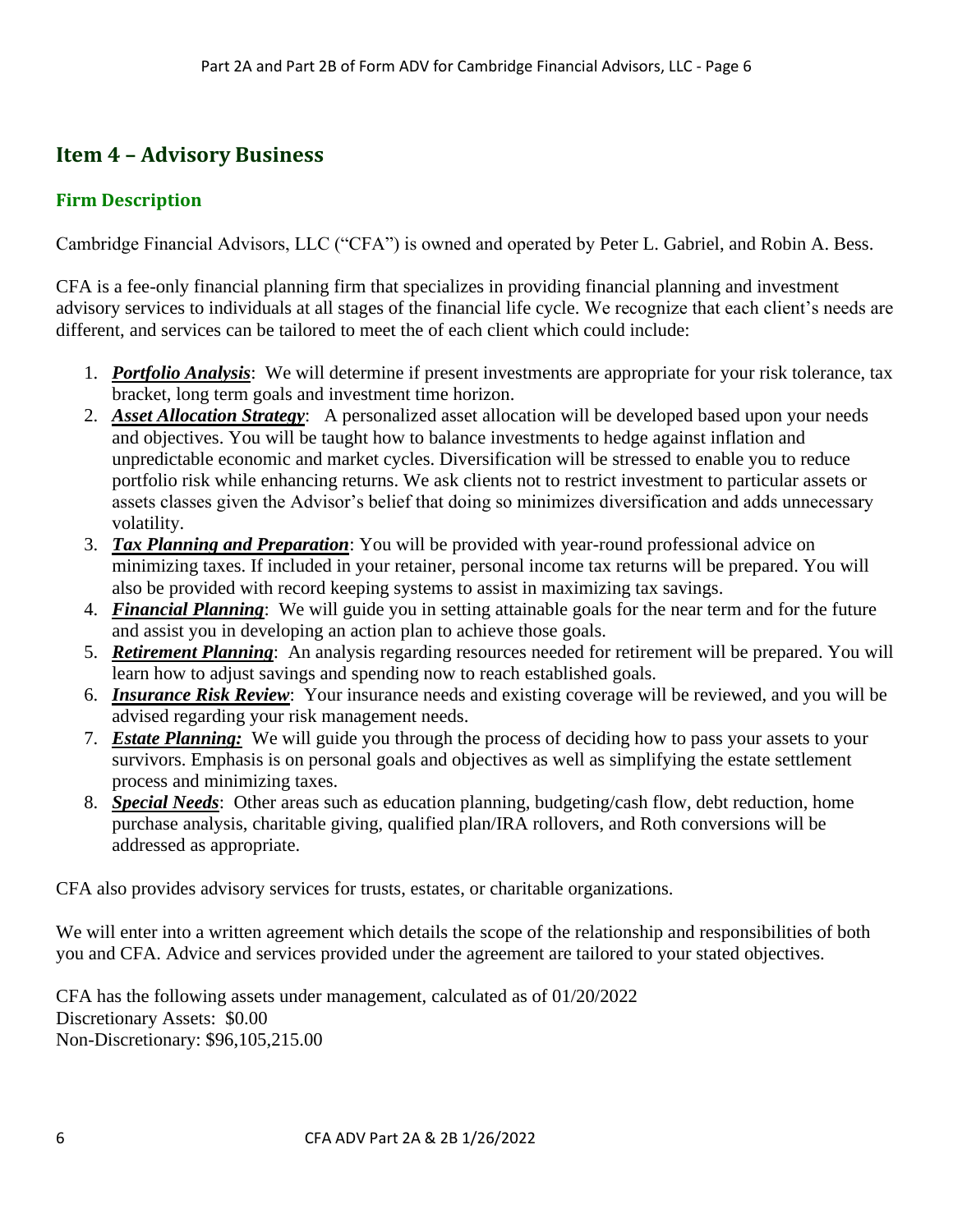# <span id="page-6-0"></span>**Advisory Services**

CFA provides the following types of services:

1. **Standard Full-Service Agreement**: A Standard Full-Service Agreement provides comprehensive financial planning services for a fixed annual fee. This is an ongoing relationship where CFA acts as trusted guide in helping you achieve overall financial wellness.

Your goals and objectives are identified, discussed, and documented. Recommendations provided are uniquely tailored to you and your current situation. Detailed investment advice and specific recommendations are provided as part of this process. Implementation of the recommendations is always at your discretion.

During the **Initial Year,** the Agreement is open ended which means you can call whenever you have a question and there is no limit on the number of meetings. You don't have to worry about incurring hourly charges. Depending on your needs, there are typically 6-10 meetings covering relevant topics. Each topic is typically covered in a separate meeting. If requested the number of meetings can be reduced by combining several topics into one appointment. Meetings can be held face-to-face, via secure computer links, and/or by telephone. Implementation services are provided as needed. Topics may include:

- Asset Allocation/Security Selection Real estate (primary or investment)
- 
- Education planning Tax planning
- Estate planning  $\overline{\phantom{a}}$  Tax preparation
- 
- 
- Budgeting and cash flow Retirement income planning
	-
	-
- Insurance analysis  **Wealth accumulation strategies**
- Other financial planning or financial services as requested which may include small business

planning (for individuals), goal setting, inventory of assets, portfolio analysis, risk management.

In **Renewal Years** the agreement may continue to be open ended or become more limited depending on what you and the adviser agree is best for your situation. There are typically 3-4 regularly scheduled meetings, depending upon your needs. Topics may cover the full spectrum, but usually focus on some combination of the following:

| - Tax Planning              | -Portfolio Review/Rebalancing   |
|-----------------------------|---------------------------------|
| - Cash Flow/Income Planning | -Plan Benchmarking/Goal Updates |
| - Tax preparation           | -Tax Loss Harvesting            |

Other Initial Year topics are reviewed every 3-4 years, or as needed.

2. **Project or Limited Agreement**: If a Standard Full-Service Agreement relationship is not desired or practical, Project or Limited Service Agreements are also offered. A Project Agreement usually focuses on one specific topic with a carefully defined scope. It may include the development of a financial plan. A Limited Agreement usually includes several services selected from the menu of full services. The service may include one or more client consultations as well as written and/or oral recommendations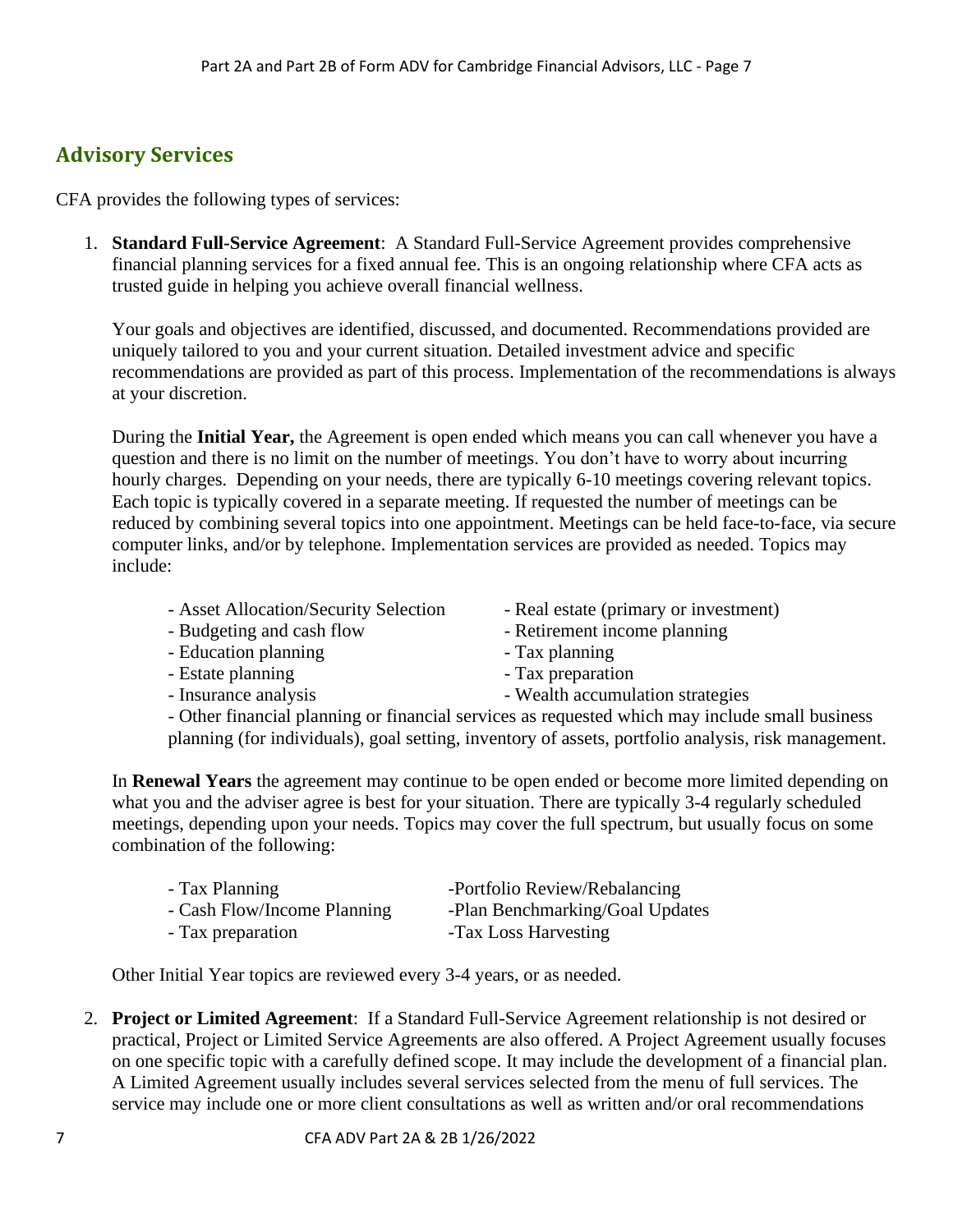resulting from such consultations. The Project and Limited Agreement do not constitute a comprehensive financial planning engagement. To reduce costs follow-up advice and/or implementation assistance may not be provided following the completion of a project.

If you wish to upgrade to the Standard Full-Service Agreement option, you will receive credit toward Standard Full-Service Agreement fees for all amounts paid under Project Agreement agreements for the past 12-month period.

With all Agreements/Engagements, you are free at all times to accept or reject any recommendation from CFA.

# <span id="page-7-0"></span>**Item 5 – Fees and Compensation**

## <span id="page-7-1"></span>**Standard Full-Service Agreement**

All fees are calculated annually or for agreement stated period, and calculated based on your total income, assets, the overall complexity of your financial situation and the experience of the adviser. Generally, 25% of the annual fee is due at execution of the agreement, with the balance due in equal quarterly payments. Payment is via check, or payment through TD Ameritrade Institutional brokerage account.

| Initial Year of Standard Full-Service Agreement:  | $$2,000 - $20,000$                                                                                                                    |
|---------------------------------------------------|---------------------------------------------------------------------------------------------------------------------------------------|
| Renewal Years of Standard Full-Service Agreement: | $60\%$ - 90% of the first-year fees.<br>Renewal fees are agreed to at agreement renewal<br>unless specified in the service agreement. |

*Add-ons, credits, and miscellaneous adjustments:* CFA may modify the contract with client consent to apply credits or miscellaneous adjustments, as deemed appropriate, at its discretion and with the client's prior written consent.

## <span id="page-7-2"></span>**Project or Limited Agreement**

The cost for this service is determined at the time of the engagement. Charges are based on either an hourly billing rate or on a pre-negotiated fixed fee. Hourly rates range from \$75 to \$1600 per hour based on qualifications of the adviser and factors such as risk to the firm, complexity, and value of advice. Fixed fee billing of the fee is due at execution of the agreement, with the balance due in equal quarterly payments. Hourly fees are billed on a monthly basis with final billing upon completion of the project. Payment is via check, or payment through TD Ameritrade Institutional brokerage account.

The development of a financial plan with limited services is also provided on a flat-fee basis. Fees typically range from \$200.00 to \$9,500 depending on the number of services you select and the experience of the adviser. The Agreement will usually include a renewal option with quarterly billing.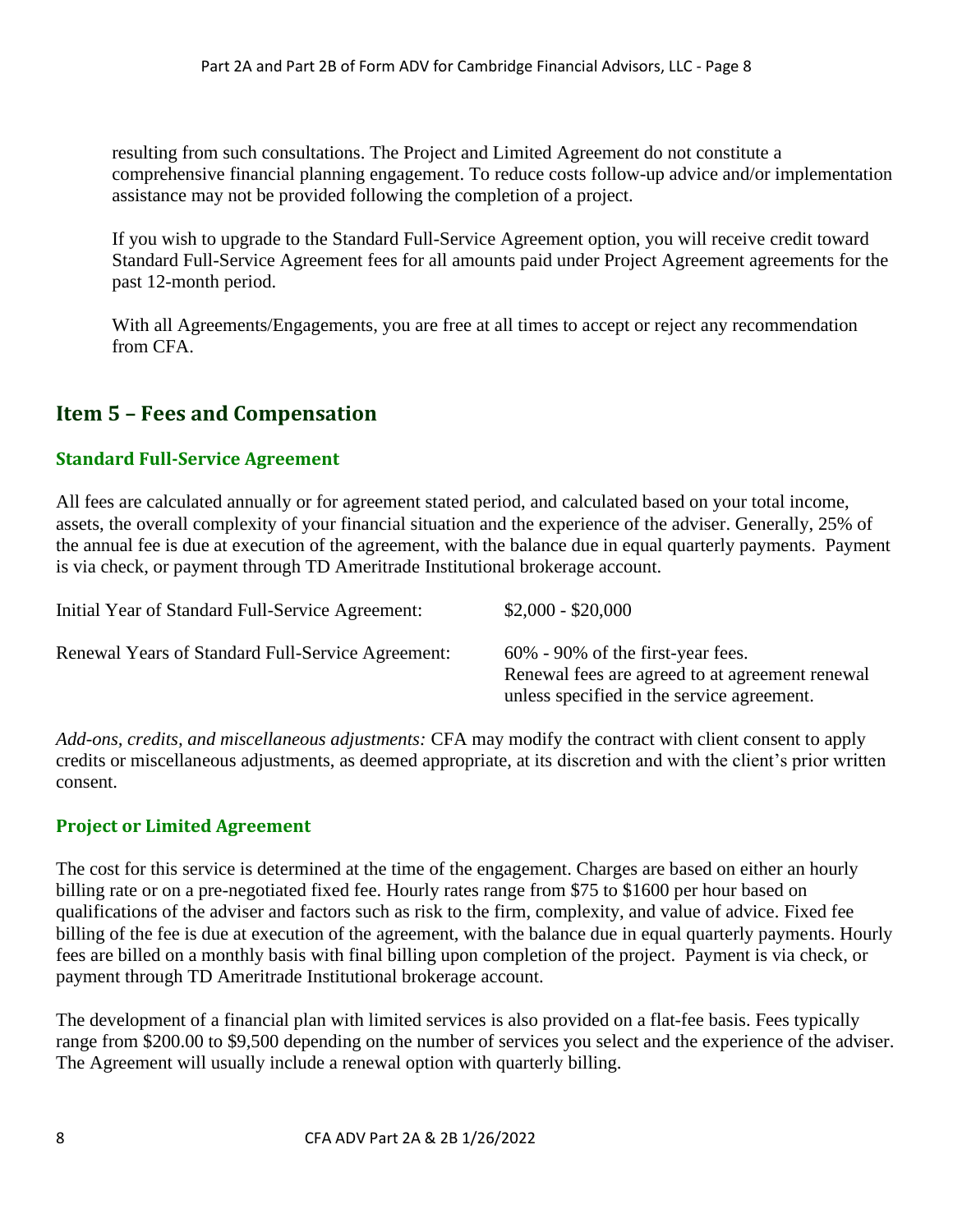# <span id="page-8-0"></span>**General Fees and Compensation Notes (applies to all Agreement types)**

Cambridge Financial Advisors, LLC is a fee-only financial advisory firm and does not sell investment or insurance products.

Your Standard Service Agreement fee is intended to cover the total annual cost of services. However, financial planning involves the discovery of financial issues and problems of which you may not be aware at the beginning of the engagement. If it becomes necessary to revise the initial fee quoted, the reason for the revisions will be discussed with you, provided in writing, and approved by you prior to proceeding.

CFA reserves the right to stop work on any account which is not paid on a timely basis.

Either CFA or you may voluntarily terminate or revise an Agreement upon 30 days written notice to the other party for any reason. Any prepaid but unearned fees will be promptly refunded by CFA on a pro-rated basis. Any fees that have been earned but not yet paid by you will be due and payable. Whether fees have been earned or unearned will be determined by CFA at its sole discretion.

CFA's fees are exclusive of brokerage commissions, transaction fees, and other related costs and expenses which are incurred by the client in the course of business. You may incur certain charges imposed by custodians, brokers, third party investment managers and other third parties such as custodial fees, transfer fees and taxes, wire transfer and electronic fund fees, and other fees and taxes on brokerage account and securities transactions. Mutual funds and exchange traded funds also charge internal management fees, which are disclosed in a fund's prospectus. Such charges, fees and commissions are exclusive of and in addition to CFA's fee and CFA does not receive any portion of these commissions, fees, and costs.

# <span id="page-8-1"></span>**Item 6 – Performance-Based Fees and Side-By-Side Management**

CFA does not charge any performance-based fees (fees based on a share of capital gains on or capital appreciation of the assets of a client).

# <span id="page-8-2"></span>**Item 7 – Types of Clients**

CFA provides financial planning and investment advisory services to individuals, trusts, estates, and charitable organizations. We strive to work with people from all different walks of life. As such, we maintain no minimum income, net-worth or asset requirements. We work with most clients on an open-ended basis. However, as outlined above, the client's relationship with CFA and the corresponding fee will be based upon individual circumstances and needs.

# <span id="page-8-3"></span>**Item 8 – Methods of Analysis, Investment Strategies and Risk of Loss**

## <span id="page-8-4"></span>**Methods of Analysis**

The main sources of information CFA may rely upon when researching and analyzing securities will include traditional research materials such as financial newspapers and magazines, annual reports, prospectuses, filings with the SEC, as well as research materials prepared by others, company press releases and corporate rating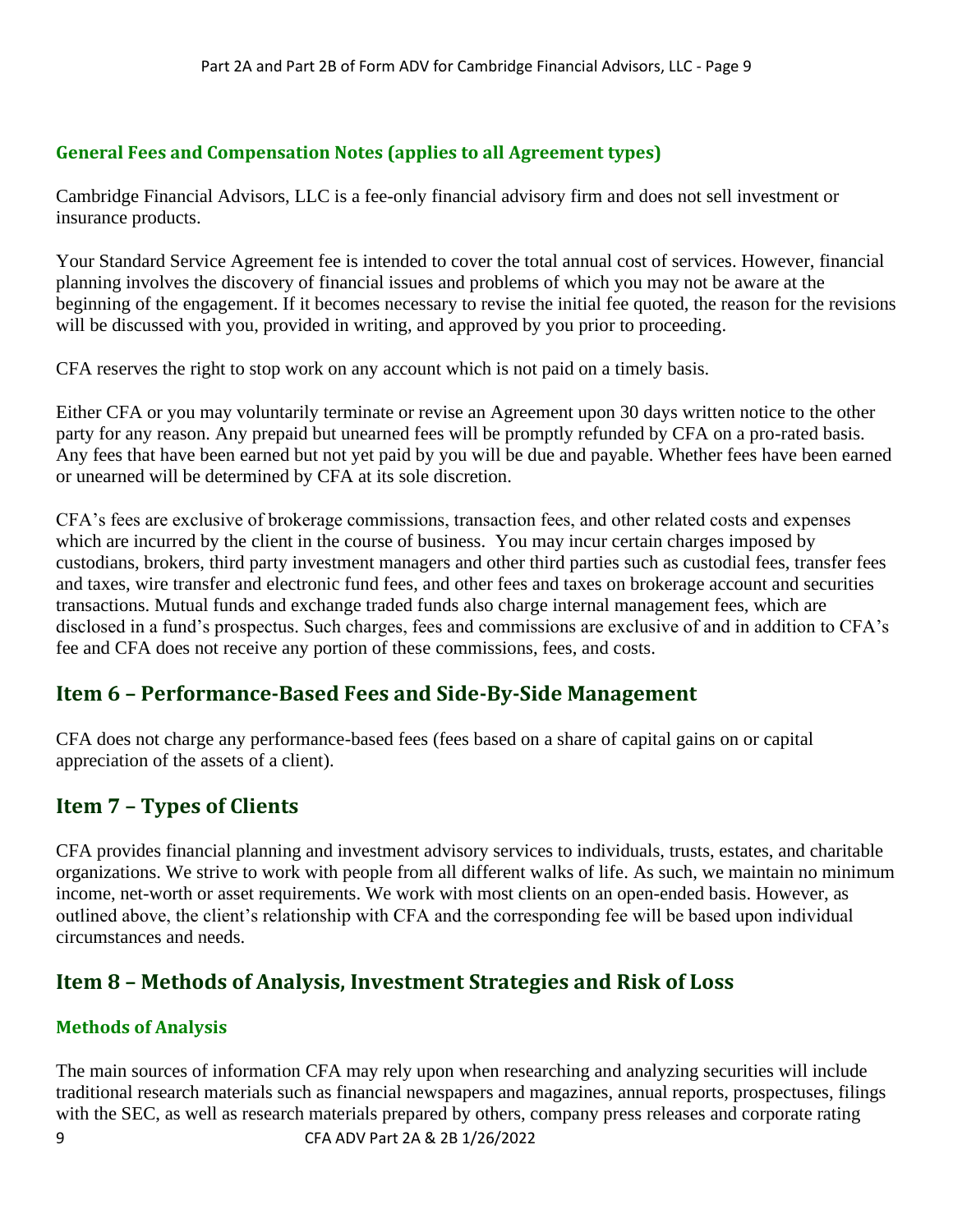services. CFA also subscribes to various professional publications deemed to be consistent and supportive of CFA's investment philosophy.

Moreover, CFA approaches investment portfolio analysis and implementation based on internal factors such as your tax situation, overall risk capacity, current financial situation, and personal goals and aspirations. After identifying these items, your portfolio will be structured around your individual needs, while minimizing negative effects of external factors, such as interest rates, market performance, and the economy as a whole.

## <span id="page-9-0"></span>**Investment Strategies**

In general, we recommend no-load mutual funds (i.e., mutual funds that have no sales fees), exchange traded funds, U.S. government securities, money market accounts, certificates of deposit, and individual bonds (corporate, agency and municipal). However, in the course of providing investment advice, we may address issues related to other types of assets that you may already own. Any other products that may be deemed appropriate for you will be discussed, based upon your goals, needs and objectives.

We favor passive investment management utilizing asset class diversification through low-cost investment vehicles.

## <span id="page-9-2"></span><span id="page-9-1"></span>**Risk of Loss**

**Investing in securities involves a risk of loss that you, as a client, should be prepared to bear.** Clients should be aware that there is a material risk of loss using any investment strategy. While not exhaustive, we outline some of the more common risks associated with the investment vehicles we recommend below:

**Mutual Funds, ETF's, Other Pooled Investments:** Investing in pooled investments carries the risk of capital loss and thus you may lose money investing in pooled investments. Investments in pooled investment funds are generally less risky than investing in individual securities because of their diversified portfolios; however, these investments are still subject to risks associated with the markets in which they invest. In addition, pooled investment funds' success will be related to the skills of their particular managers and their performance in managing their funds. Pooled investment funds are also subject to risks due to regulatory restrictions applicable to registered investment companies under the Investment Company Act of 1940.

**Fixed income** investments generally pay a return on a fixed schedule, though the amount of the payments can vary. This type of investment can include corporate and government debt securities, leveraged loans, high yield, and investment grade debt and structured products, such as mortgage and other asset-backed securities, although individual bonds may be the best-known type of fixed income security. In general, the fixed income market is volatile and fixed income securities carry interest rate risk. (As interest rates rise, bond prices usually fall, and vice versa. This effect is usually more pronounced for longer-term securities.) Fixed income securities also carry inflation risk, liquidity risk, call risk, and credit and default risks for both issuers and counterparties. The unlikely risk of default on treasury inflation protected/inflation linked bonds is dependent upon the U.S. Treasury defaulting; however, they carry a potential risk of losing share price value, albeit rather minimal. Risks of investing in foreign fixed income securities also include the general risk of non-U.S. investing described below.

10 CFA ADV Part 2A & 2B 1/26/2022 **Money Markets & Certificates of Deposit** investments are typically considered to be relatively safe and low in volatility and are therefore secure investments from a principal preservation standpoint. However, due to their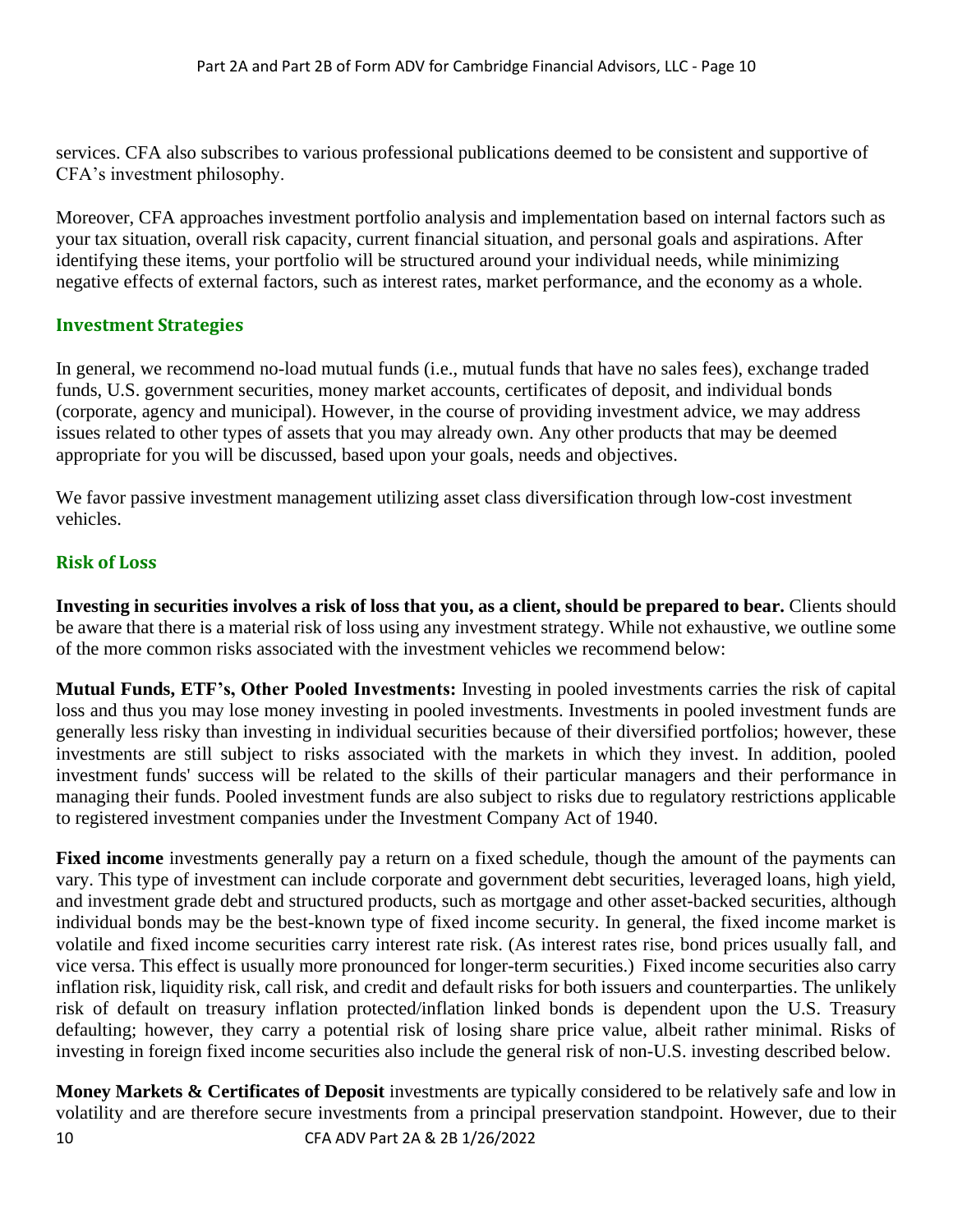relatively lower returns, they are subject to inflation risk. CD's have the added risk of reduced liquidity. CDs are typically FDIC insured, while Money Market funds are not.

**Company Stock/Equity** investment generally refers to buying shares of stocks in return for receiving a future payment of dividends and/or capital gains if the value of the stock increases. The value of equity securities may fluctuate in response to specific situations for each company, industry conditions and the general economic environments.

**Real estate** funds (including REITs) face several kinds of risk that are inherent in the real estate sector, which historically has experienced significant fluctuations and cycles in performance. Revenues and cash flows may be adversely affected by: changes in local real estate market conditions due to changes in national or local economic conditions or changes in local property market characteristics; competition from other properties offering the same or similar services; changes in interest rates and in the state of the debt and equity credit markets; the ongoing need for capital improvements; changes in real estate tax rates and other operating expenses; adverse changes in governmental rules and fiscal policies; adverse changes in zoning laws; the impact of present or future environmental legislation and compliance with environmental laws.

**Commodities** are tangible assets used to manufacture and produce goods or services. Commodity prices are affected by different risk factors, such as disease, storage capacity, supply, demand, delivery constraints and weather. Because of those risk factors, even a well-diversified investment in commodities can be uncertain.

**Non-U.S.** securities present certain risks such as currency fluctuation, political and economic change, social unrest, changes in government regulation, differences in accounting and the lesser degree of accurate public information available.

## **Other Risk Considerations**

When evaluating risk, financial loss may be viewed differently by each client and may depend on many different risks, each of which may affect the probability and magnitude of any potential loses. The following risks may not be all-inclusive but should be considered carefully by a prospective client before retaining our services.

Liquidity Risk: The risk of being unable to sell your investment at a fair price at a given time due to high volatility or lack of active liquid markets. You may receive a lower price, or it may not be possible to sell the investment at all.

Credit Risk: Credit risk typically applies to debt investments such as corporate, municipal, and sovereign fixed income or bonds. A bond issuing entity can experience a credit event that could impair or erase the value of an issuer's securities held by a client.

Inflation and Interest Rate Risk: Security prices and portfolio returns will likely vary in response to changes in inflation and interest rates. Inflation causes the value of future dollars to be worth less and may reduce the purchasing power of a client's future interest payments and principal. Inflation also generally leads to higher interest rates which may cause the value of many types of fixed income investments to decline.

Horizon and Longevity Risk: The risk that your investment horizon is shortened because of an unforeseen event, for example, the loss of your job. This may force you to sell investments that you were expecting to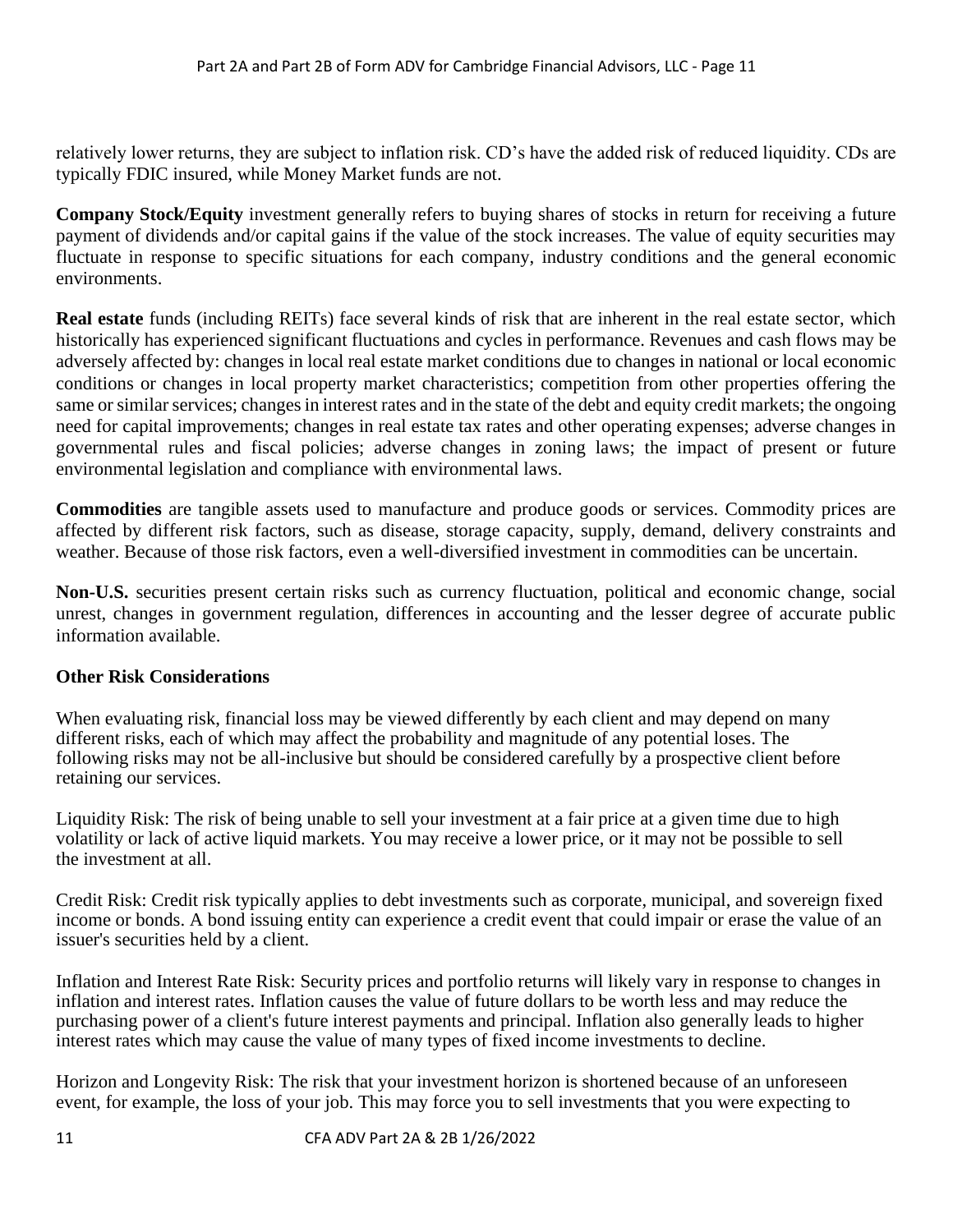hold for the long term. If you must sell at a time that the markets are down, you may lose money. Longevity Risk is the risk of outliving your savings. This risk is particularly relevant for people who are retired or are nearing retirement.

# **Item 9 – Disciplinary Information**

Registered Investment Advisers are required to disclose all material facts regarding any legal or disciplinary events that would be material to your evaluation of Cambridge Financial Advisors, LLC or the integrity of Cambridge Financial Advisors, LLC's management. CFA has no disciplinary information to disclose which is applicable to this Item.

# <span id="page-11-0"></span>**Item 10 – Other Financial Industry Activities and Affiliations**

<span id="page-11-1"></span>Pete Gabriel is a member of the National Association of Personal Financial Advisors, (NAPFA). This membership provides access to industry specific educational materials, advisor network forums and access to group insurance products for his personal use. Mr. Gabriel does not serve the association in any official capacity. This membership relationship does not represent a material conflict of interest for the individual or the Firm.

Joel Fay is a member of the National Association of Personal Financial Advisors, (NAPFA). This membership provides access to industry specific educational materials, advisor network forums and access to group insurance products for his personal use. Mr. Fay does not serve the association in any official capacity. This membership relationship does not represent a material conflict of interest for the individual or the Firm.

# **Item 11 – Code of Ethics, Participation or Interest in Client Transactions and Personal Trading**

CFA seeks to avoid material conflicts of interest. Accordingly, neither CFA nor its Investment Adviser Representatives nor its team members receive any third party direct monetary compensation (i.e., commissions, 12b-1 fees, or other fees) from brokerage firms (custodians) or mutual fund companies.

Although CFA believes that its business methodologies, ethics rules, and adopted policies are appropriate to eliminate, or at least minimize, potential material conflicts of interest, and to appropriately manage any material conflicts of interest that may remain, clients should be aware that no set of rules can possibly anticipate or relieve all potential material conflicts of interest. In any event, CFA will disclose to advisory clients any material conflict of interest relating to CFA, its representatives, or any of its employees which could reasonably be expected to impair the rendering of unbiased and objective advice.

## <span id="page-11-2"></span>**Code of Ethics**

CFA has adopted a Code of Ethics for all supervised persons of the firm describing its high standard of business conduct and fiduciary duty to its clients. The Code of Ethics includes provisions relating to the confidentiality of client information, a prohibition on insider trading, a prohibition of rumor mongering, restrictions on the acceptance of significant gifts and the reporting of certain gifts and business entertainment items, and personal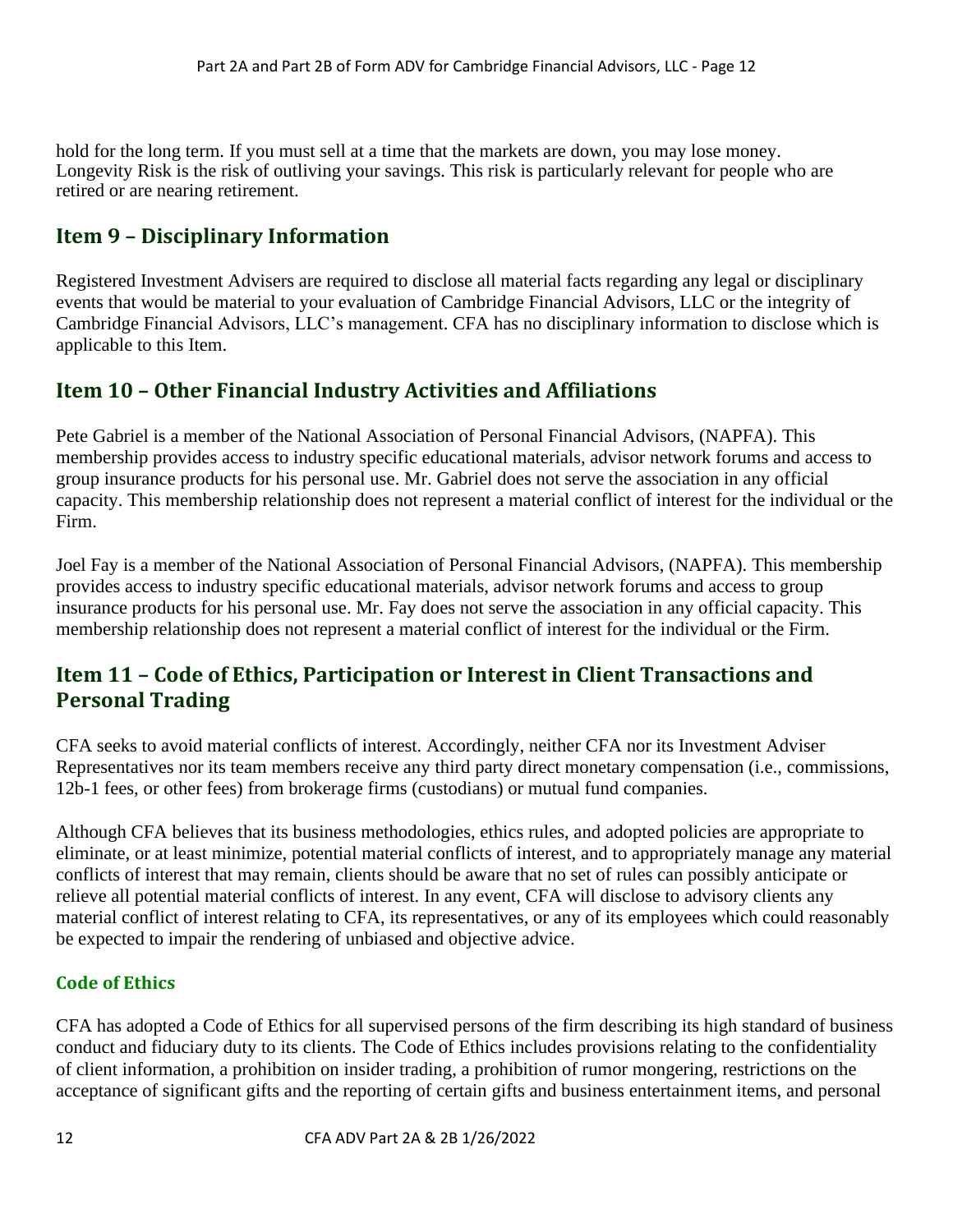securities trading procedures, among other things. All supervised persons of CFA must acknowledge the terms of the Code of Ethics annually, or as amended.

Additionally, CFA follows the standards set by the Certified Financial Planning.

# <span id="page-12-0"></span>**Participation or Interest in Client Transactions and Personal Trading**

CFA and its related persons, as a matter of policy, do not recommend to clients, or buy or sell for client accounts, securities in which the firm or its related persons has a material financial interest.

CFA or individuals associated with CFA may buy and sell some of the same securities for its or their own accounts that CFA buys and sells for its clients. When appropriate, CFA or individuals associated with CFA will purchase or sell securities for clients before purchasing or selling the same securities for its or their own accounts. In some cases, CFA may buy or sell securities for its own account for reasons not related to the strategies adopted by CFA's clients. The Code of Ethics is designed to assure that the personal securities transactions will not interfere with making decisions in the best interest of advisory clients while at the same time, allowing employees to invest for their own accounts.

Certain classes of securities, such as open-ended mutual funds, are designated as exempt transactions, meaning employees may trade these without prior permission because such trades would not materially interfere with the best interest of CFA's clients. Nonetheless, because the Code of Ethics permits employees to invest in the same securities as clients, there is a possibility that employees might somehow benefit from the market activity of a client. Accordingly, when applicable, Employee trading is monitored under the Code of Ethics, and actions are taken to reasonably prevent conflicts of interest between CFA and its clients.

CFA will disclose to advisory clients any material conflict of interest relating to CFA, its representatives, or any of its employees which could reasonably be expected to impair the rendering of unbiased and objective advice. CFA will notify clients in advance of its policies in respect to officer's trading for their own account including the potential conflict of interest that arises when recommending securities to clients in which CFA or its principals hold a material position.

# <span id="page-12-1"></span>**Item 12 – Brokerage Practices**

Custodians compete for adviser business by offering "soft dollar" benefits such as research and other products and services. These benefits may include lower transaction costs, access to proprietary research services, newsletters, and other brokerage services not available to the retail public. Even though most of these soft dollar benefits may flow through to the client, they do create a conflict of interest for CFA. We may be required to direct business to a particular broker-dealer in order to obtain one or more of these benefits without cost. This could result in a client paying a greater brokerage commission or markup or markdown for a securities transaction than what might be available from a different custodian. CFA receives research and other eligible brokerage services which are defined as "soft dollar benefits" as a result of the custodian which it recommends. Because we believe in passive management and use primarily low cost, mutual funds, or ETFs, most of these research services offer little or no value to CFA or our clients.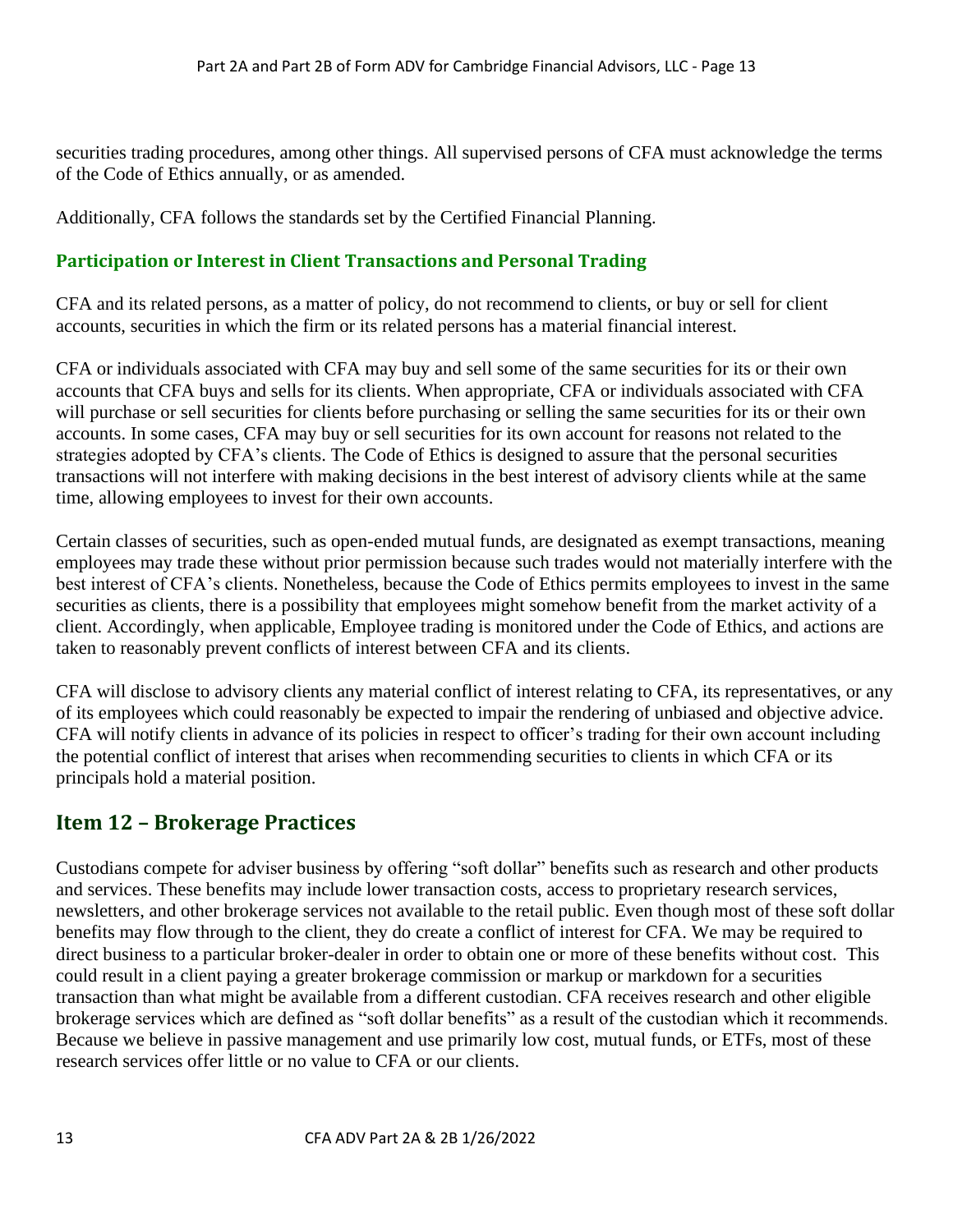We recommend TD Ameritrade Institutional, a division of TD Ameritrade, Inc., member FINRA/SIPC as our Custodian/Broker-Dealer. Factors influencing the decision include TD Ameritrade low costs, financial strength, historical support for the fiduciary standard, best execution policy, breadth of no-load mutual funds, no transaction fee products (in particular, passively managed ETFs), transaction charges, adviser and client support and account statements. As far as we were able to determine, this decision will result in our clients paying competitive commissions and other transaction related expenses across all accounts. CFA does not receive any portion of these commissions and other transaction related expenses charged by the custodian. CFA may not be able to achieve most favorable execution of client transactions where the client directs brokerage.

To mitigate the conflict CFA reviews custodians every 3-5 years to determine if the current recommendations are still in the best interest of our clients. In the case of certain large transactions, such as the building of a bond or CD ladder that costs more than several hundred thousand dollars, CFA will get price quotes from more than one broker-dealer.

# <span id="page-13-0"></span>**Item 13 - Review of Accounts**

Cambridge Financial Advisors, LLC is responsible for reviewing accounts and providing recommendations as follows:

The frequency of investment review depends on your situation and is individually determined with you. Standard Full-Service Agreement clients are provided with periodic reviews, no less frequently than annually. A review may be triggered by your request, change in your situation, changes to tax laws, change in market conditions, new information about a particular investment, etc. Reviewers are Peter L. Gabriel, Financial Advisor, Robin A. Bess, Financial Advisor and Joel E. Fay, Financial Advisor.

Standard Full-Service Agreement clients typically receive financial planning recommendations soon after the conclusion of a client meeting. Project Agreement clients receive financial planning recommendations as agreed upon based on the specific project. Reviewers are Peter L. Gabriel, Financial Advisor, Robin A. Bess, Financial Advisor and Joel E. Fay, Financial Advisor.

If you maintain any brokerage account(s), your custodian will provide a statement at least quarterly which includes a list of all assets held in the account, asset values, and all transactions affecting the account assets, including any additions or withdrawals.

# <span id="page-13-1"></span>**Item 14 - Client Referrals and Other Compensation**

CFA is a fee-only financial planning firm and does not sell insurance or investment products, nor does it accept commissions as a result of any product recommendations. CFA does not pay referral or finder's fees, nor does it accept such fees from other firms.

# <span id="page-13-2"></span>**Item 15 – Custody**

The SEC defines custody by investment advisers as holding client funds or securities, directly or indirectly, or having the authority to obtain possession of them. For example, advisers have custody where the adviser has possession of client funds and securities or has power of attorney to sign checks on a client's behalf, to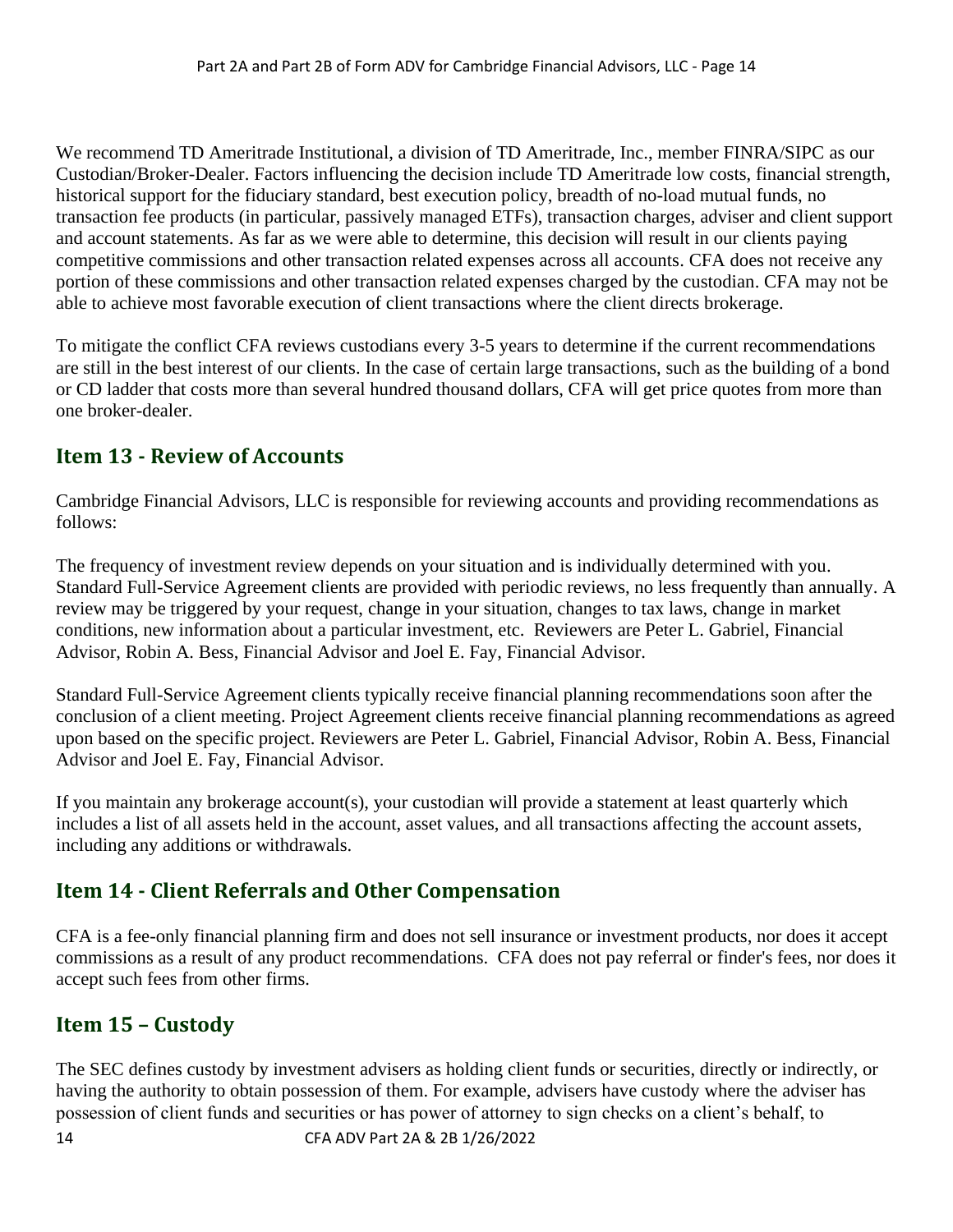withdraw funds or securities from the client's account, including fees, or to otherwise dispose of a client's assets for any purpose other than authorized trading.

CFA does not maintain direct custody. To ensure best execution, CFA encourages the use of our chosen qualified custodian, currently TD Ameritrade. Clients must complete and sign account application forms to create an account and they will receive account summaries no less than quarterly which state the assets and values held in each account plus any and all transactions that occur during the reporting period.

With written authorization from the client, CFA will arrange for advisor fees to be withdrawn directly from an account held by the client with the qualified custodian. When such a payment withdraw is planned, the client will be invoiced with the payment details and the qualified custodian will be notified. This is known as custody for the purpose of direct fee deduction.

You will receive at least quarterly statements from the broker-dealer, bank or other qualified custodian that holds and maintains your investment assets. We urge you to carefully review such statements and compare such official custodial records to any statements that we may provide to you or any personal records that you maintain. CFA may also provide you with periodic reports on your account. These reports may vary from custodial statements based on accounting procedures, reporting dates, or valuation methodologies of certain securities.

# <span id="page-14-0"></span>**Item 16 - Investment Discretion**

CFA's role is to make investment and planning recommendations. CFA does not have authority over your funds. You are not required to follow any recommendations made by CFA or its representatives. You are solely responsible for implementing any recommendations made by CFA, although CFA will assist you with implementation at your request and if part of our agreed engagement.

At the beginning of our engagement, CFA will accept a limited power of attorney "LPOA" to execute trades on your behalf for accounts where TD Ameritrade Institutional is the custodian. Despite this LPOA, all trades will be non-discretionary, meaning that we are required to obtain your approval for each specific transaction prior to executing investment recommendations, as well as for the selection and retention of sub-advisors to the account. CFA will act in accordance with your objectives and suitability without discretion, regardless of whether LPOA is discretionary or non-discretionary. CFA will only execute transactions for you when specifically requested and authorized by you in writing, and only via a fully executed LPOA.

# <span id="page-14-1"></span>**Item 17 – Voting Client Securities**

As a matter of firm policy and practice, CFA does not have any authority to and does not vote proxies on behalf of advisory clients. Clients retain the responsibility for receiving and voting proxies for any and all securities maintained in client portfolios. At the request of a client, CFA may provide advice to clients regarding the client's voting of proxies.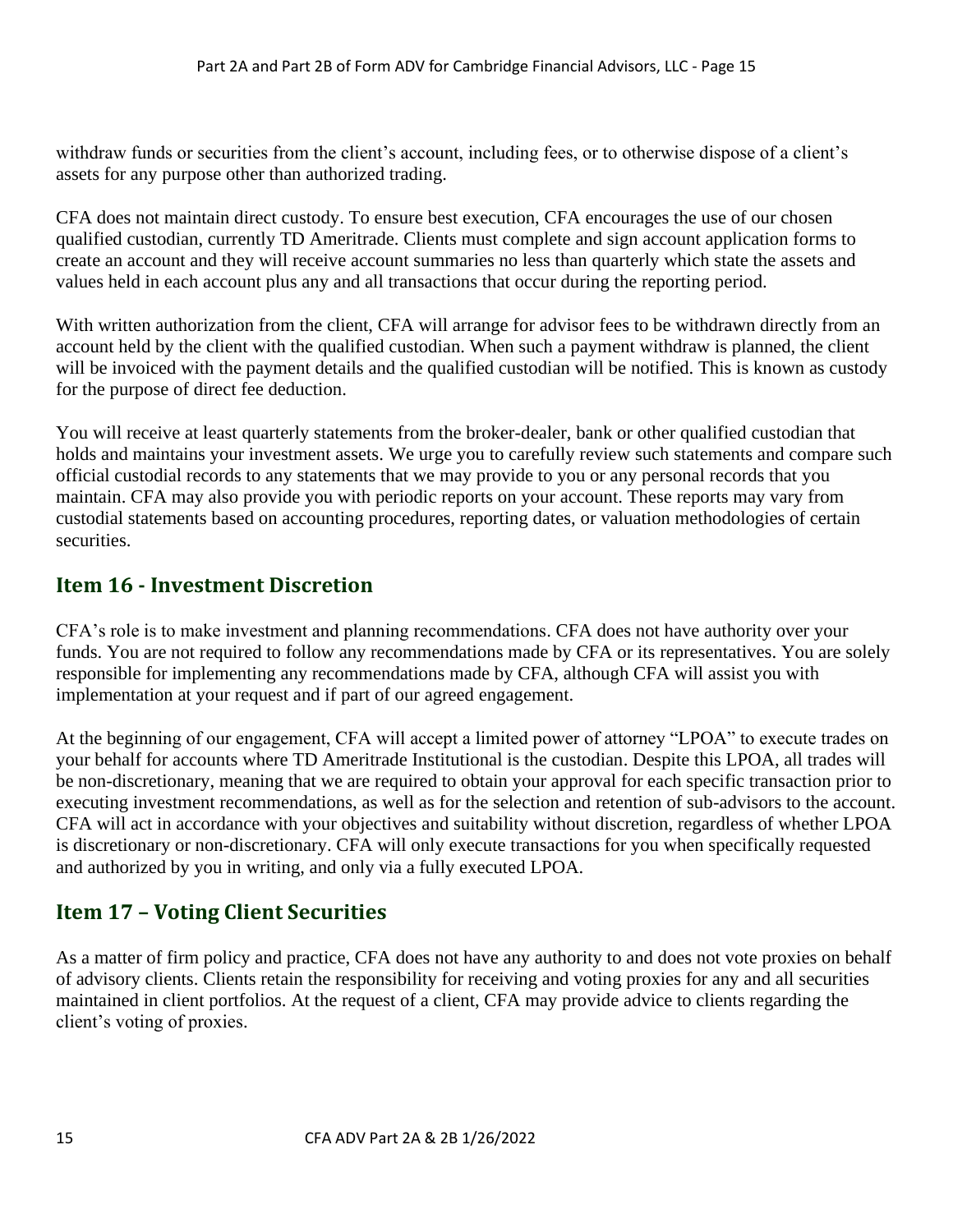# <span id="page-15-0"></span>**Item 18 – Financial Information**

Registered Investment Advisers are required to provide you with certain financial information or disclosures about their financial condition. CFA has no financial commitment that impairs its ability to meet contractual and fiduciary commitments to clients and has not been the subject of any bankruptcy proceeding.

CFA does not solicit or accept prepayment of fees of \$500 or more, six months or more in advance and therefore is not required to include a balance sheet with this brochure.

# <span id="page-15-1"></span>**Item 19 – Requirements for State-Registered Advisors**

# *Robin A. Bess*

## <span id="page-15-2"></span>**Licenses and Education**

• Registered Investment Advisor Representative - Colorado

## <span id="page-15-3"></span>**Business Experience**

- Director of Client Services, Cambridge Financial Advisors, LLC, Salida, CO, November 2007 to present. Approximate hours per month: 20
- Soukup Financial Advisors, LLC, Salida, CO, December 2005 to November 2007. Director of Client Services.
- United Country Premier Brokers, Salida, CO, July 1993 to September 2005. Manager.

Additional inform*atio*n about **Robin A. Bess** is available on the SEC's website at www.adviserinfo.sec.gov. The searchable IARD/CRD# for **Robin A. Bess** is **6290767**, filed 9/5/2014. Brochure supplement updated and filed with IARD 01/26/2022.

# *Peter L. Gabriel*

## <span id="page-15-4"></span>**Licenses and Education**

- BS, Mechanical Engineering—United States Military Academy (1992)
- Registered Investment Advisor Representative Colorado
- IAR Series 65 license  $(2014)$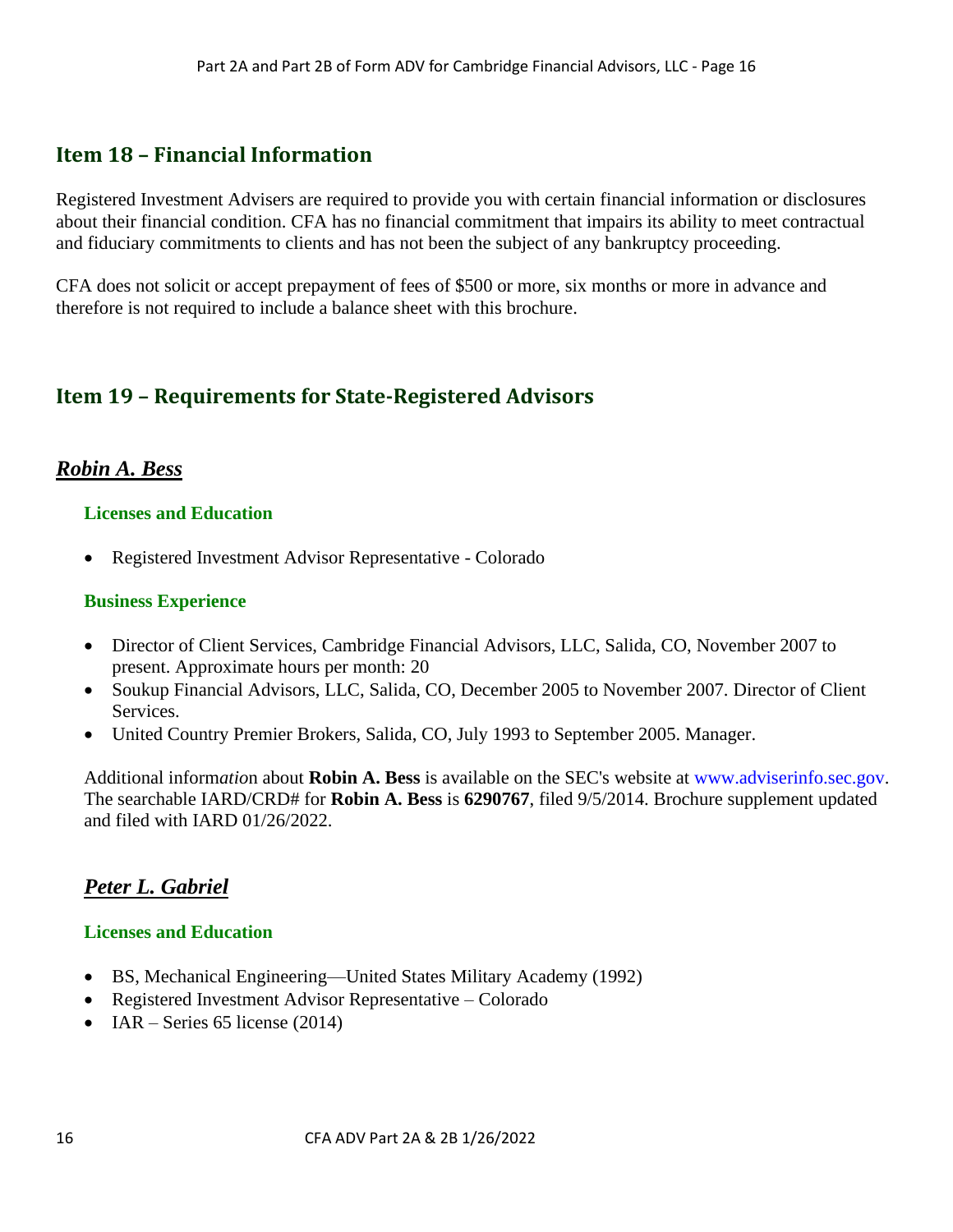## <span id="page-16-0"></span>**Business Experience**

- Partner, Cambridge Financial Advisors, LLC, Salida, CO, January 2015 to present. Approximate hours per month: 20.
- Office Manager, Cambridge Financial Advisors, LLC, Salida, CO, Aug. 2014 to Dec. 2014. Approximate hours per month: 145.
- Unemployed, extended travel. April 2014 to August 2014.
- GE Lighting LLC, Cleveland, OH, March 1999 to March 2014. Operations Manager, Plant Manager, and Multi-Site Leader.

Additional information about **Peter L. Gabriel** is available on the SEC's website at www.adviserinfo.sec.gov. The searchable IARD/CRD# for **Peter L. Gabriel** is **6401666,** filed 10/27/2014. Brochure supplement updated and filed with IARD 01/26/2022.

# *Joel E. Fay*

## <span id="page-16-1"></span>**Licenses and Education**

- <span id="page-16-2"></span>• BS, Industrial Engineering- University of Nebraska – Lincoln (1994)
- IAR Series 65 license (2021)

## **Business Experience**

- Cambridge Financial Advisors, LLC Buena Vista, CO. Para planner, pending advisor registration. September 2021 to present. Approximate hours per month: 160.
- Unemployed Lexington, KY. March 2021 to September 2021
- Campari Americas Lawrenceburg, KY. Americas Continuous Improvement Director. November 2019 to March 2021
- General Electric Renewable Energy Lexington, KY. Manufacturing Executive Quality and Initiatives. May 2017 to November 2019.
- General Electric Lighting Lexington, KY. Manufacturing Executive Global Lighting Supply Chain. May 1999 to May 2017

Additional information about **Joel E. Fay** is available on the SEC's website at www.adviserinfo.sec.gov. The searchable IARD/CRD# for **Joel E. Fay** is **7444923,** filed 9/24/2021. Brochure supplement updated and filed with IARD 01/26/2022.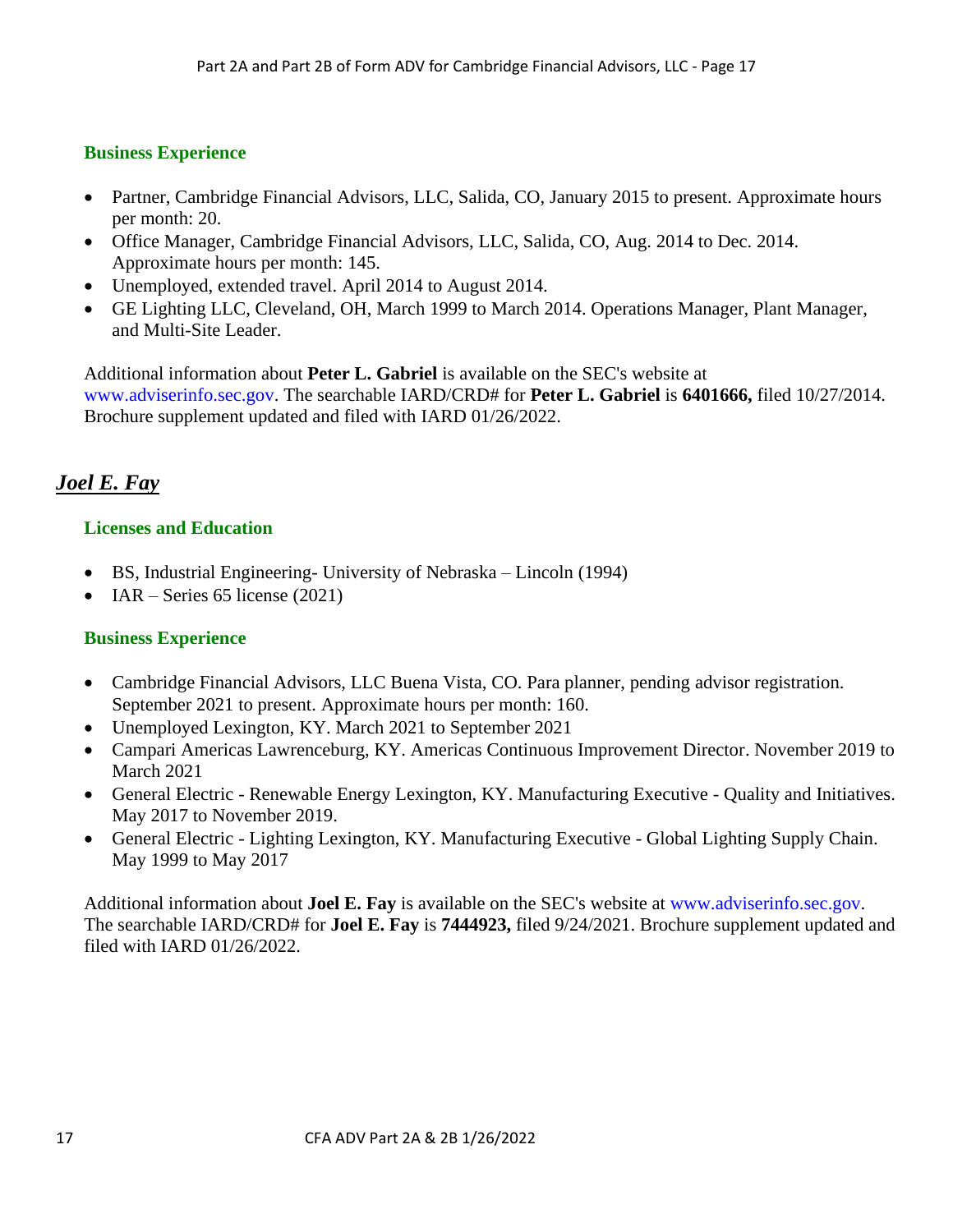## <span id="page-17-0"></span>**Disciplinary Information**

Registered Investment Advisers are required to disclose all material facts regarding any legal or disciplinary events that would be material to your evaluation of each supervised person providing investment advice. There is no information to disclose applicable to this Item. Neither CFA nor any management personnel of CFA have ever been found liable or required to pay any award for an arbitration claim or other civil proceeding related to an investment related activity.

### <span id="page-17-1"></span>**Other Business Activities**

None

## <span id="page-17-2"></span>**Additional Compensation**

None of the advisors listed above directly receive any additional compensation (or other economic benefit) for providing investment advisory services.

#### <span id="page-17-3"></span>**Supervision**

All of above IARs are supervised by Robin A. Bess, who is the Chief Compliance Officer. Bess is assisted by Peter L. Gabriel, who is the Deputy Compliance Officer. Mrs. Bess will adhere to CFA's Compliance Manual and Written Supervisory Procedures and Peter L. Gabriel will sign her annual Certification form.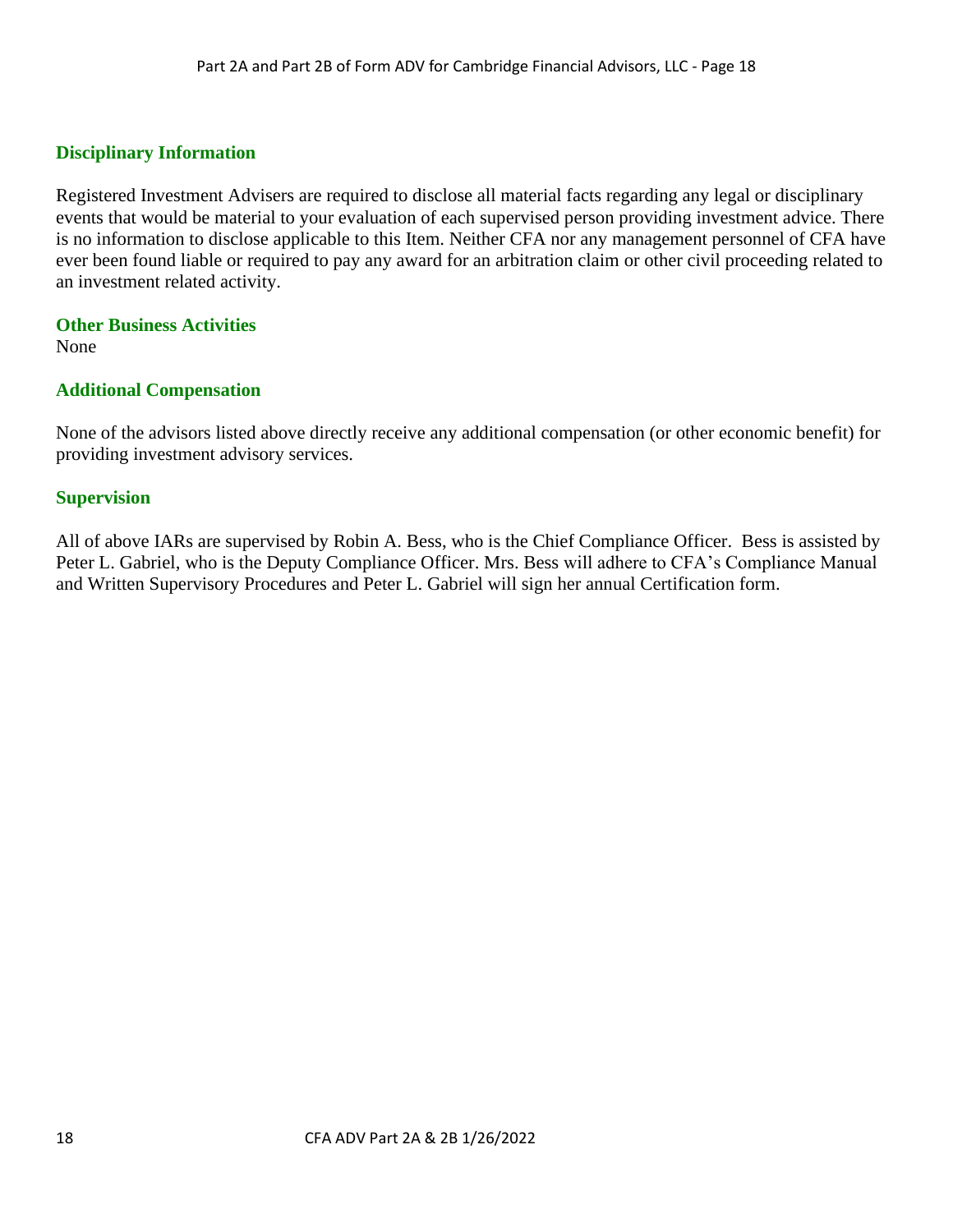**Part 2B of Form ADV:** *Brochure Supplement*

Item 1 Cover Page



339 E. Highway 50, Suite 104

PO Box 1340

Salida, CO 81201-1340

Contact Information

# **Peter L. Gabriel, Financial Advisor**

Office Phone: 719-966-5221

Email: [pete@cambridgefinancialadvisors.com](mailto:pete@cambridgefinancialadvisors.com) 

Website: [www.cambridgefinancialadvisors.com](http://www.cambridgefinancialadvisors.com/)

Date: January 26, 2022

This Brochure Supplement provides information about Peter L Gabriel that supplements the Cambridge Financial Advisors, LLC Brochure. You should have received a copy of that brochure. If you have any questions about the contents of this Supplement, please contact us at the phone or email listed above. The information in this Supplement has not been approved or verified by the United States Securities and Exchange Commission or by any state securities authority.

Cambridge Financial Advisors, LLC is a State of Colorado Registered Investment Adviser. Registration of an investment advisor does not imply any level of skill or training. The oral and written communications of an adviser provide you with information about which you determine to hire or retain an adviser.

Additional information about Peter L. Gabriel is available on the SEC's website at [www.adviserinfo.sec.gov.](http://www.adviserinfo.sec.gov/) The searchable CRD # is 6401666, filed 10/27/2014. Updated brochure filed with IARD 01-26-2022

19 CFA ADV Part 2A & 2B 1/26/2022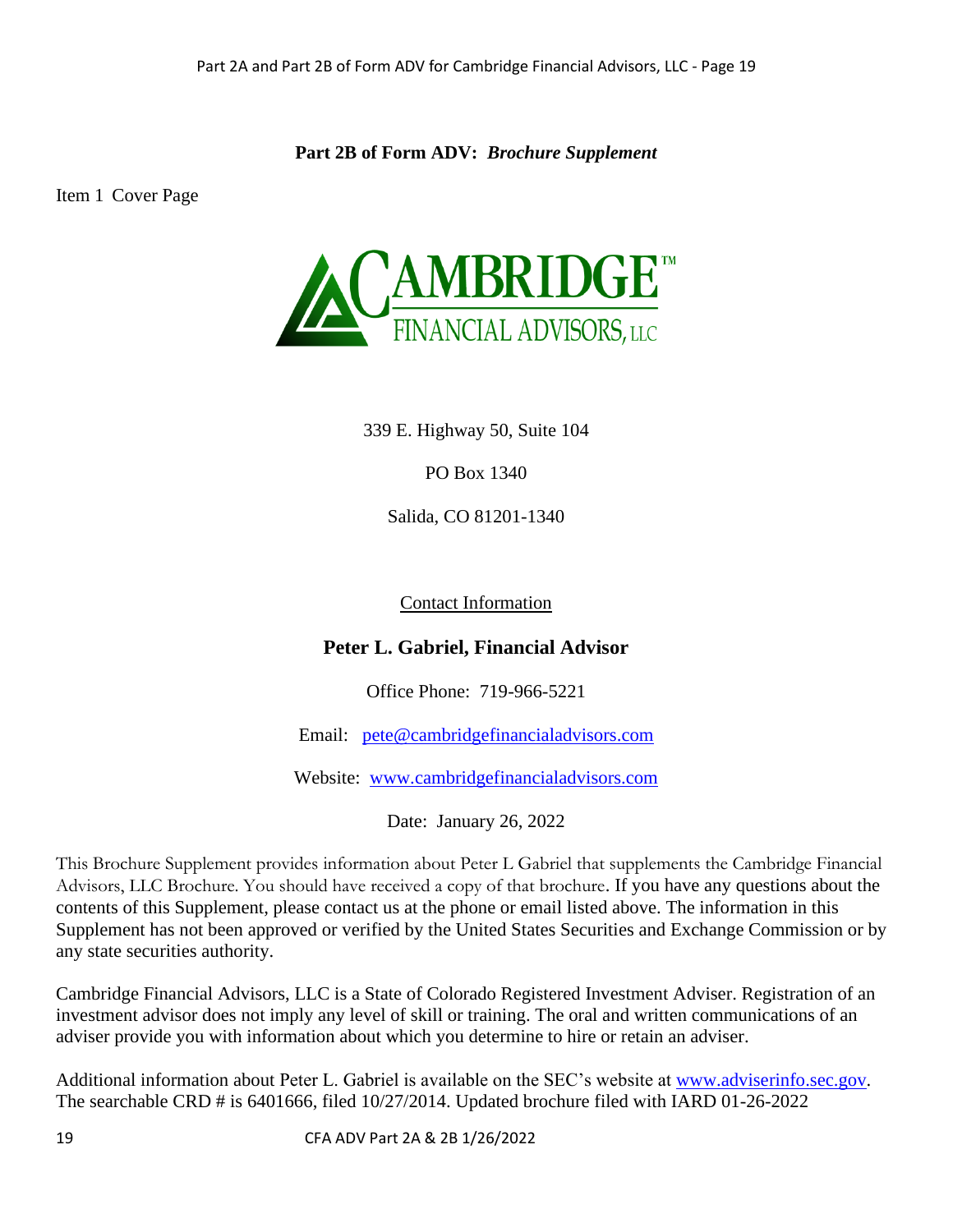Item 2 Educational Background and Business Experience

### **Peter L. Gabriel**

#### **Licenses and Education**

- BS, Mechanical Engineering—United States Military Academy (1992)
- Registered Investment Advisor Representative Colorado
- IAR Series 65 license (2014)

### **Business Experience**

- Partner, Cambridge Financial Advisors, LLC, Salida, CO, January 2015 to present. Approximate hours per month: 20.
- Office Manager, Cambridge Financial Advisors, LLC, Salida, CO, Aug. 2014 to Dec. 2014. Approximate hours per month: 145.
- Unemployed, extended travel. April 2014 to August 2014.
- GE Lighting LLC, Cleveland, OH, March 1999 to March 2014. Operations Manager, Plant Manager, and Multi-Site Leader.

Item 3 Disciplinary Information

Peter L. Gabriel has never been found liable or required to pay any award for an arbitration claim or other civil proceeding related to an investment related activity.

Item 4 Other Business Activities

Peter L. Gabriel is not involved in any additional business activities.

Item 5 Additional Compensation

The adviser does not receive any additional compensation (or economic benefit) for providing advisory services.

Item 6 Supervision

Peter L. Gabriel is supervised by Robin A. Bess, who is the Chief Compliance Officer

Phone: 719-539-1040 Email: [robin@cambridgefinancialadvisors.com](mailto:robin@cambridgefinancialadvisors.com)

Item 7 Requirements for State-Registered Advisers

Same as ADV Part 2, Item 19.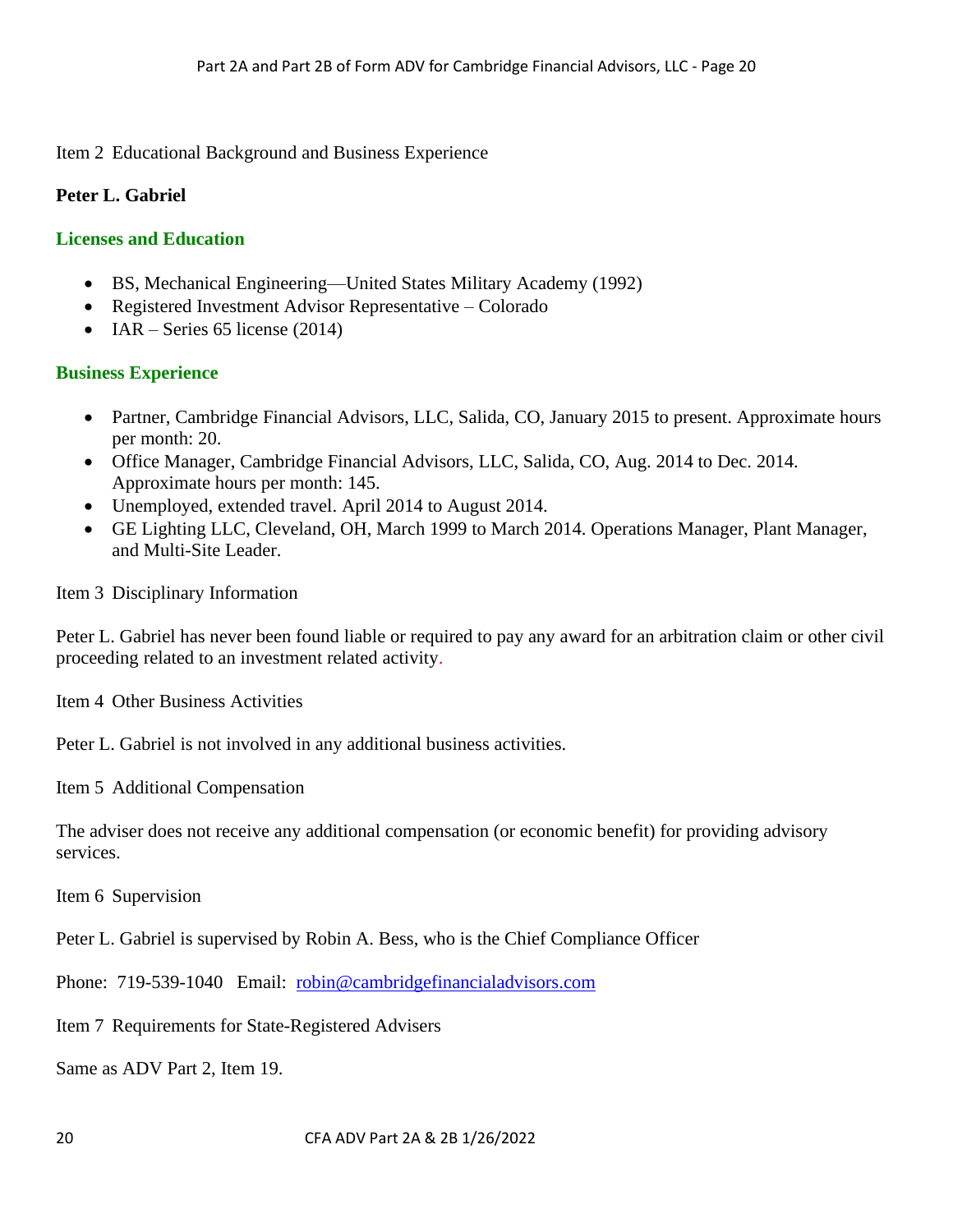**Part 2B of Form ADV:** *Brochure Supplement*

Item 1 Cover Page



339 E. Highway 50, Suite 104

PO Box 1340

Salida, CO 81201-1340

Contact Information

# **Robin A. Bess, Financial Advisor**

Office Phone: 719-539-1040

Email: [robin@cambridgefinancialadvisors.com](mailto:robin@cambridgefinancialadvisors.com) 

Website: [www.cambridgefinancialadvisors.com](http://www.cambridgefinancialadvisors.com/)

Date: January 26, 2022

This Brochure Supplement provides information about Robin A. Bess that supplements the Cambridge Financial Advisors, LLC Brochure. You should have received a copy of that brochure. If you have any questions about the contents of this Supplement, please contact us at the phone or email listed above. The information in this Supplement has not been approved or verified by the United States Securities and Exchange Commission or by any state securities authority.

Cambridge Financial Advisors, LLC is a State of Colorado Registered Investment Adviser. Registration of an investment advisor does not imply any level of skill or training. The oral and written communications of an adviser provide you with information about which you determine to hire or retain an adviser.

Additional information about Robin A. Bess is available on the SEC's website at [www.adviserinfo.sec.gov.](http://www.adviserinfo.sec.gov/) The searchable CRD # is 6290767, filed 9/5/2014. Brochure supplement updated and filed with IARD 01/26/2022.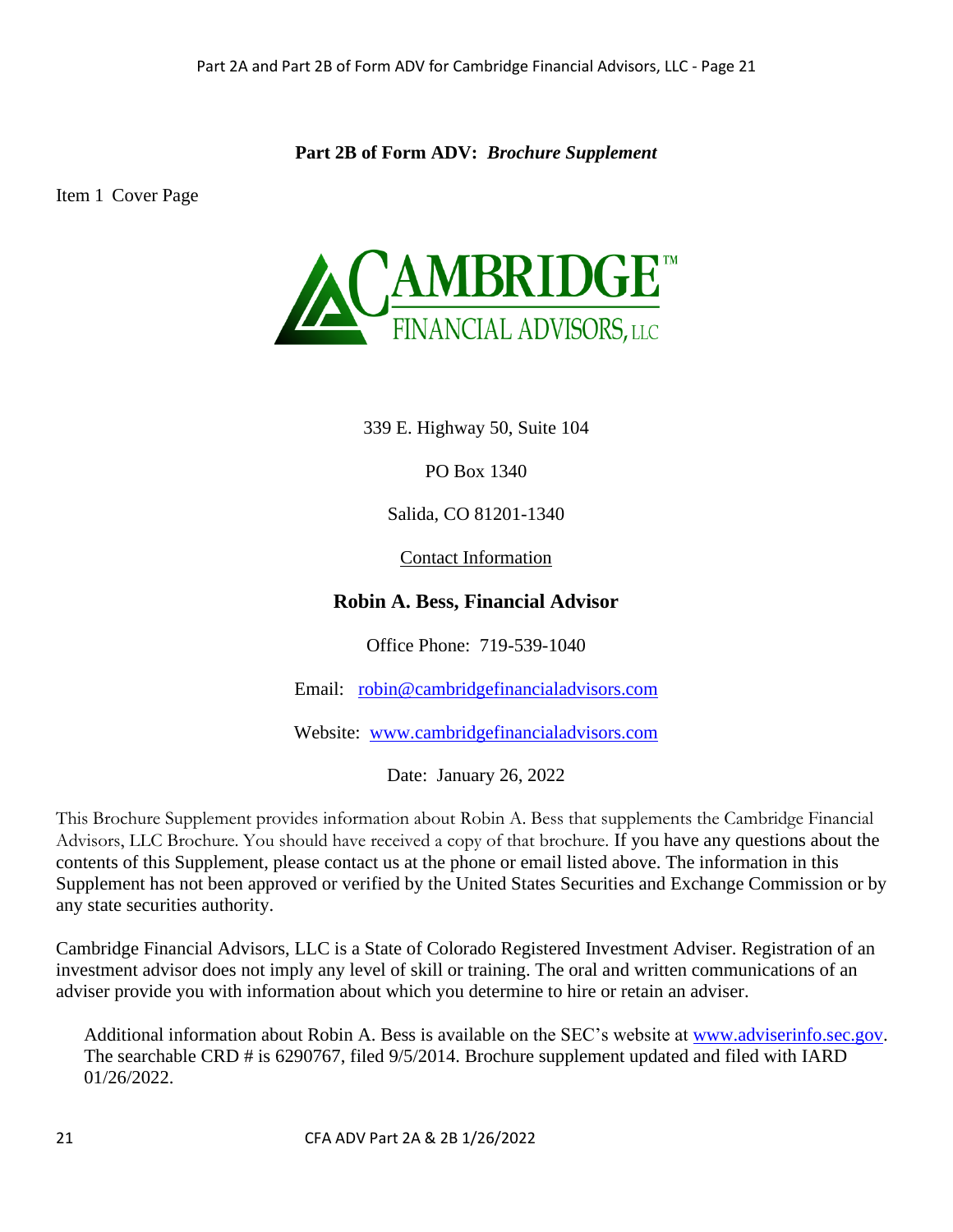### Item 2 Educational Background and Business Experience

### **Robin A. Bess**

### **Licenses and Education**

• Registered Investment Advisor Representative - Colorado

### **Business Experience**

- Director of Client Services, Cambridge Financial Advisors, LLC, Salida, CO, November 2007 to present. Approximate hours per month: 20
- Soukup Financial Advisors, LLC, Salida, CO, December 2005 to November 2007. Director of Client Services.
- United Country Premier Brokers, Salida, CO, July 1993 to September 2005. Manager.

Item 3 Disciplinary Information

Robin Bess has never been found liable or required to pay any award for an arbitration claim or other civil proceeding related to an investment related activity.

Item 4 Other Business Activities

Robin Bess is not involved in any additional business activities.

Item 5 Additional Compensation

The adviser does not receive any additional compensation (or economic benefit) for providing advisory services.

Item 6 Supervision

Robin Bess is supervised by Peter L. Gabriel, who is the Deputy Chief Compliance Officer

Phone: 719-966-5221 Email: [pete@cambridgefinancialadvisors.com](mailto:pete@cambridgefinancialadvisors.com)

Item 7 Requirements for State-Registered Advisers

Same as ADV Part 2A, Item 19.

**Part 2B of Form ADV:** *Brochure Supplement*

22 CFA ADV Part 2A & 2B 1/26/2022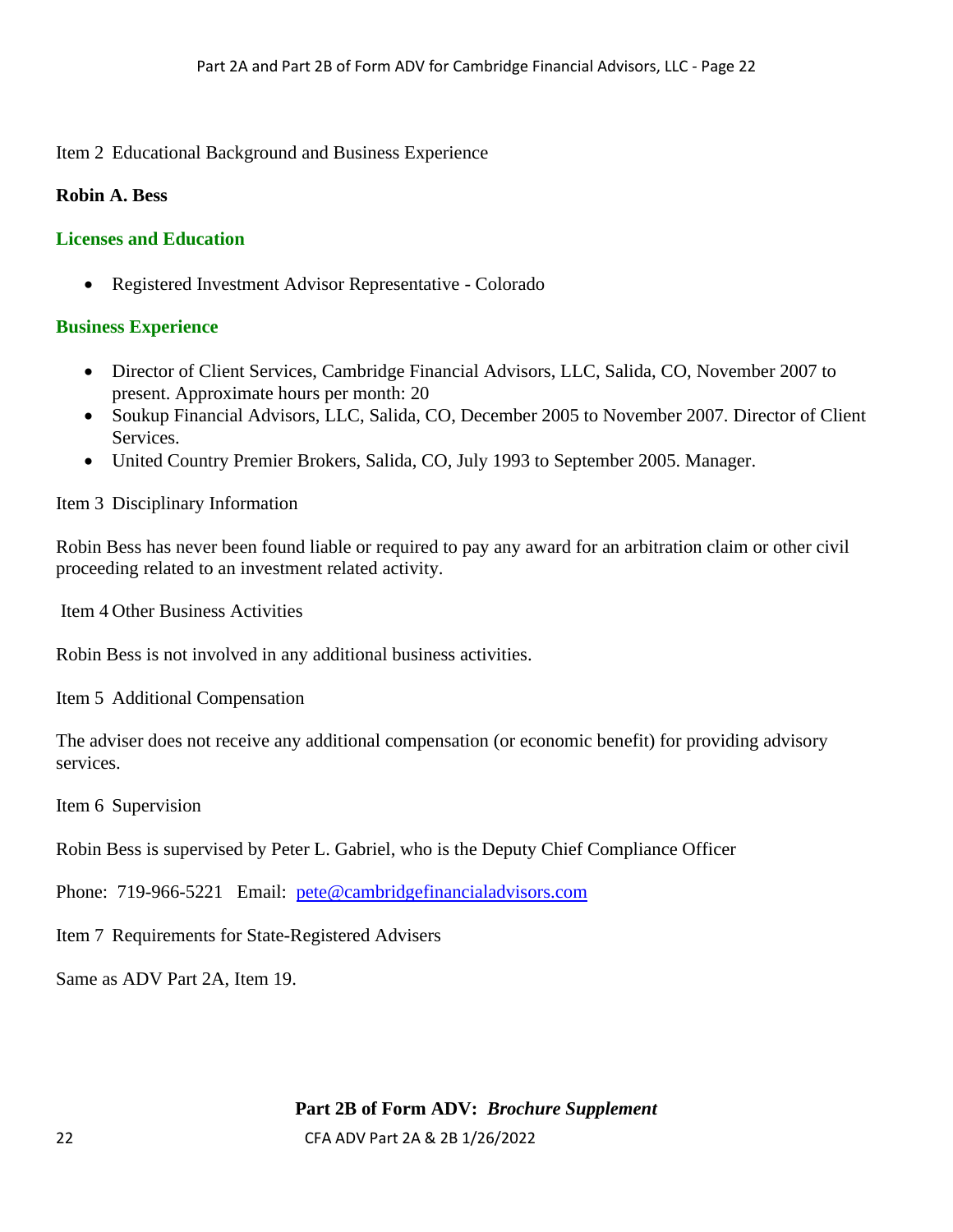Item 1 Cover Page



339 E. Highway 50, Suite 104

PO Box 1340

Salida, CO 81201-1340

Contact Information

# **Joel E. Fay, Financial Advisor**

Office Phone: 719-966-5221

Email: [Joel@cambridgefinancialadvisors.com](mailto:Joel@cambridgefinancialadvisors.com) 

Website: [www.cambridgefinancialadvisors.com](http://www.cambridgefinancialadvisors.com/)

Date: January 26, 2022

This Brochure Supplement provides information about Joel Fay that supplements the Cambridge Financial Advisors, LLC Brochure. You should have received a copy of that brochure. If you have any questions about the contents of this Supplement, please contact us at the phone or email listed above. The information in this Supplement has not been approved or verified by the United States Securities and Exchange Commission or by any state securities authority.

Cambridge Financial Advisors, LLC is a State of Colorado Registered Investment Adviser. Registration of an investment advisor does not imply any level of skill or training. The oral and written communications of an adviser provide you with information about which you determine to hire or retain an adviser.

Additional information about Joel E. Fay is available on the SEC's website at www.adviserinfo.sec.gov. The searchable IARD/CRD# for Joel E. Fay is 7444923 filed 9/24/2021. Updated brochure filed with IARD 01- 26-2022.